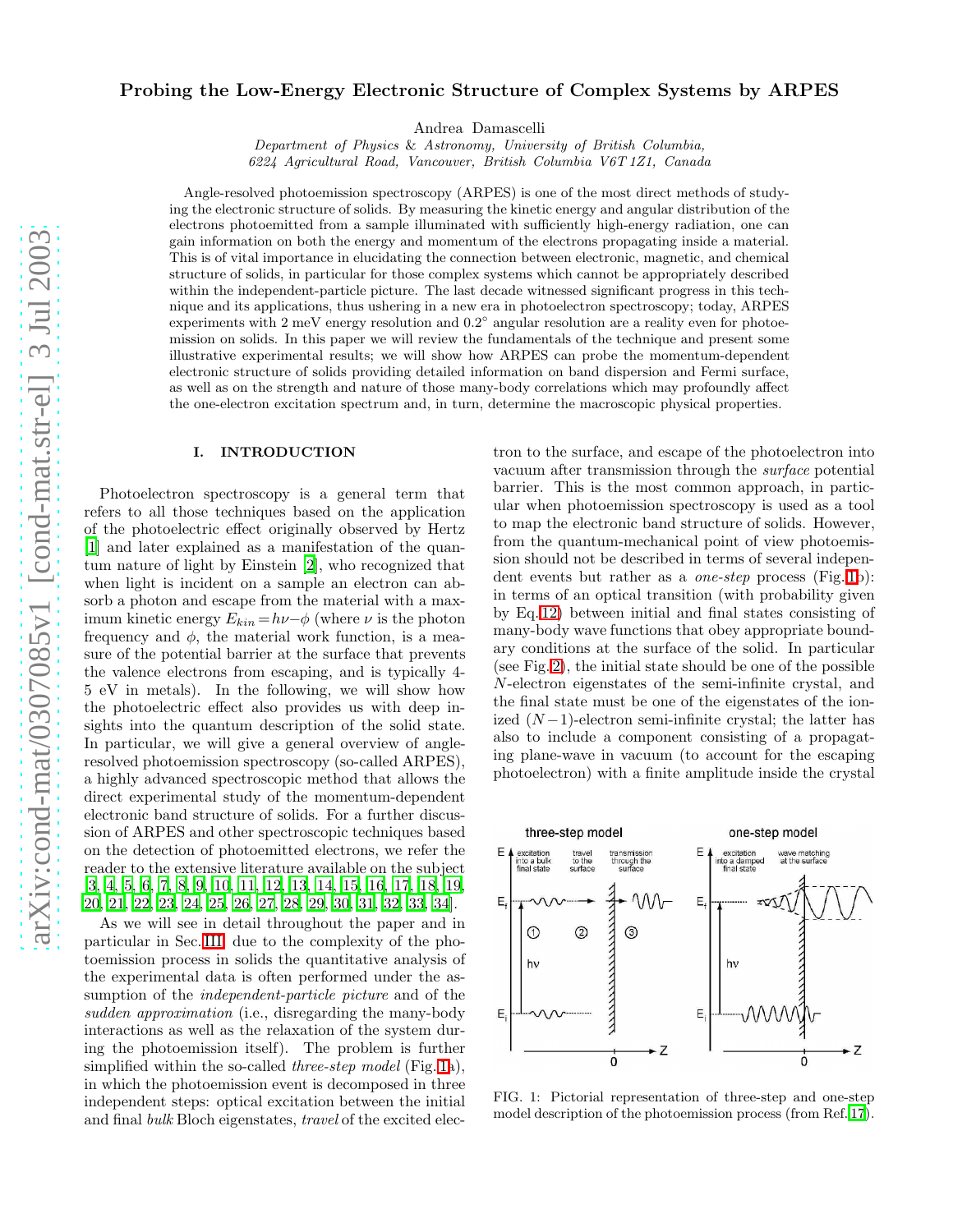(to provide some overlap with the initial state). Furthermore, as expressed by Eq. [12](#page-3-1) which does represent a complete one-step description of the problem, in order for an electron to be photoemitted in vacuum not only there must be a finite overlap between the amplitude of initial and final states, but also the following energy and momentum conservation laws for the impinging photon and the N-electron system as a whole must be obeyed:

$$
E_f^N - E_i^N = h\nu \tag{1}
$$

$$
\mathbf{k}_f^N - \mathbf{k}_i^N = \mathbf{k}_{h\nu} \tag{2}
$$

<span id="page-1-1"></span>where the indexes  $i$  and  $f$  refer to initial and final state, respectively, and  $\mathbf{k}_{h\nu}$  is the momentum of the incoming photon. Note that, in the following, in proceeding with the more detailed analysis of the photoemission process as well as its application to the study of the momentumdependent electronic structure of solids (in terms of both conventional band mapping as well as many-body effects), we will mainly restrict ourselves to the context of the three-step model and the sudden approximation.

## II. KINEMATICS OF PHOTOEMISSION

The energetics and kinematics of the photoemission process are shown in Fig[.3](#page-2-0) and [4,](#page-2-1) while the geometry of an ARPES experiment is sketched in Fig[.6a](#page-5-0). A beam of monochromatized radiation supplied either by a gasdischarge lamp or by a synchrotron beamline is incident on a sample (which has to be a properly aligned single crystal in order to perform angle or, equivalently, momentum-resolved measurements). As a result, electrons are emitted by photoelectric effect and escape in vacuum in all directions. By collecting the photoelectrons with an electron energy analyzer characterized by a finite acceptance angle, one measures their kinetic energy  $E_{kin}$  for a given emission direction. This way, the wave vector or momentum  $\mathbf{K}=\mathbf{p}/\hbar$  of the photoelectrons in vacuum is also completely determined: its modulus is given by  $K = \sqrt{2mE_{kin}}/\hbar$  and its components parallel  $(K_{\parallel} = K_x + K_y)$  and perpendicular  $(K_{\perp} = K_z)$  to the sample surface are obtained in terms of the polar  $(\vartheta)$  and azimuthal  $(\varphi)$  emission angles defined by the experiment:

<span id="page-1-2"></span>
$$
K_x = \frac{1}{\hbar} \sqrt{2mE_{kin}} \sin \vartheta \cos \varphi \tag{3}
$$

$$
K_y = \frac{1}{\hbar} \sqrt{2mE_{kin}} \sin \vartheta \sin \varphi \tag{4}
$$

$$
K_z = \frac{1}{\hbar} \sqrt{2mE_{kin}} \cos \vartheta \tag{5}
$$

The goal is then to deduce the electronic dispersion relations  $E(\mathbf{k})$  for the solid left behind, i.e. the relation between binding energy  $E_B$  and momentum **k** for the electrons propagating *inside* the solid, starting from  $E_{kin}$ and  $\bf{K}$  measured for the photoelectrons in vacuum. In order to do that, one has to exploit the total energy and momentum conservation laws (Eq. [1](#page-1-1) and [2,](#page-1-1) respectively).



<span id="page-1-0"></span>FIG. 2: Initial (left) and final (right) eigenstates for the semiinfinite crystal. Left: (a) surface resonance; (b) surface Shockley state situated in a gap of the bulk band structure; (c) bulk Bloch state. Right: (d) surface resonance; (e) in gap evanescent state; (f) bulk Bloch final state (from Ref. [35\)](#page-13-34).

Within the non-interacting electron picture, it is particularly straightforward to take advantage of the energy conservation law and relate, as pictorially described in Fig. [3,](#page-2-0) the kinetic energy of the photoelectron to the binding energy  $E_B$  of the electronic-state inside the solid:

$$
E_{kin} = h\nu - \phi - |E_B| \tag{6}
$$

More complex, as we will discuss below, is to gain full knowledge of the crystal electronic momentum k. Note, however, that the photon momentum can be neglected in Eq. [2](#page-1-1) at the low photon energies most often used in ARPES experiments  $(h\nu < 100 \text{ eV})$ , as it is much smaller than the typical Brillouin-zone dimension  $2\pi/a$  of a solid (see Sec. [VI](#page-8-0) for more details). Thus, as shown in Fig. [4](#page-2-1) within the three-step model description (see also Sec. [III\)](#page-3-0), the optical transition between the bulk initial and final states can be described by a vertical transition in the *reduced-zone scheme* ( $\mathbf{k}_f - \mathbf{k}_i = 0$ ), or equivalently by a transition between momentum-space points connected by a reciprocal-lattice vector G in the extended-zone scheme  $(k_f - k_i = G)$ . In regard to Eq. [1](#page-1-1) and [2](#page-1-1) and the deeper meaning of the reciprocal-lattice vector G note that, as emphasized by Mahan in his seminal paper on the theory of photoemission in simple metals [\[36\]](#page-13-35), "in a nearlyfree-electron gas, optical absorption may be viewed as a two-step process. The absorption of the photon provides the electron with the additional energy it needs to get to the excited state. The crystal potential imparts to the electron the additional momentum it needs to reach the excited state. This momentum comes in multiples of the reciprocal-lattice vectors  $G$ . So in a reduced zone picture, the transitions are vertical in wave-vector space. But in photoemission, it is more useful to think in an extendedzone scheme." On the contrary in an infinite crystal with no periodic potential (i.e., a truly free-electron gas scenario lacking of any periodic momentum structure), no **k**-conserving transition is possible in the limit  $\mathbf{k}_{h\nu} = 0$ ,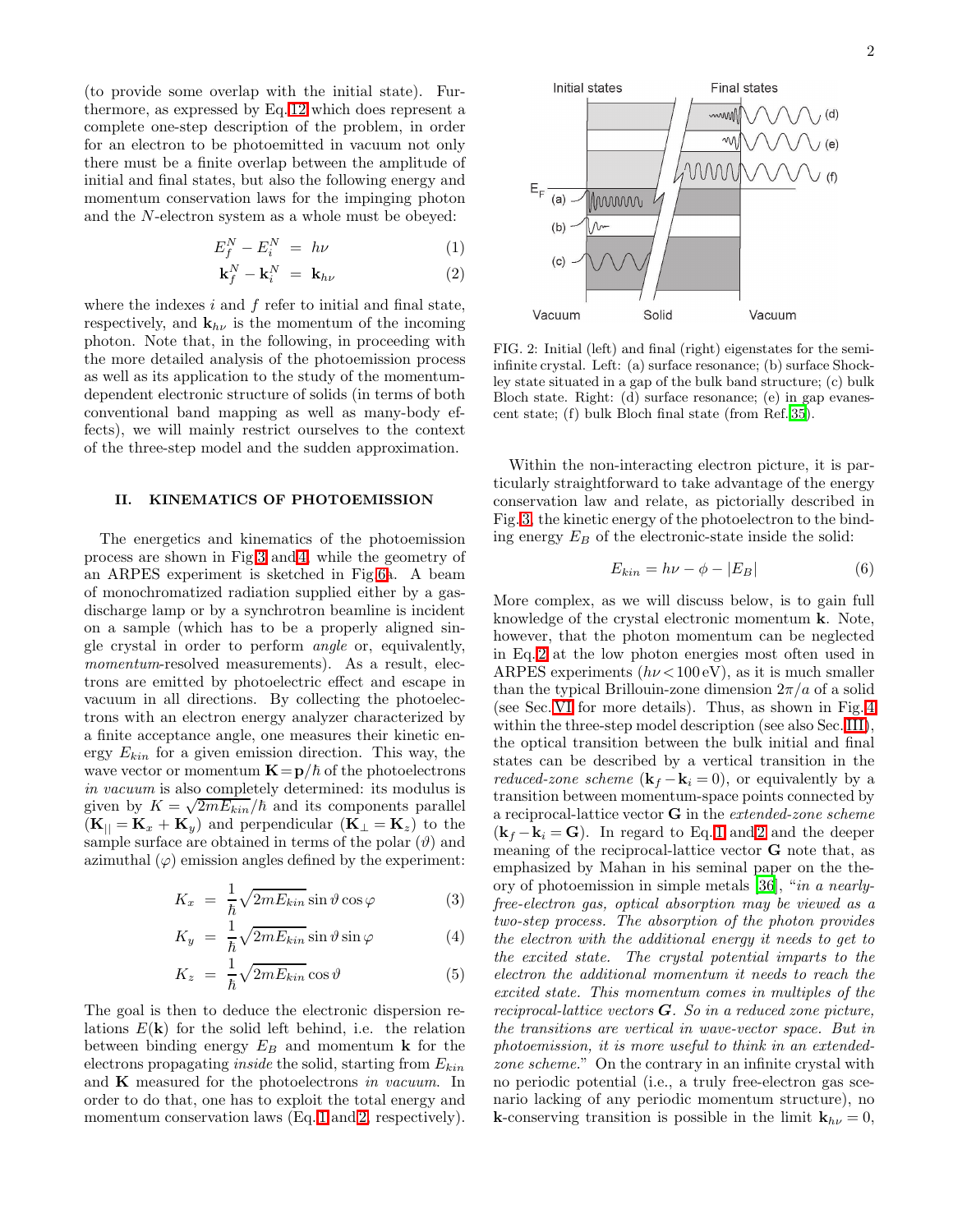

<span id="page-2-0"></span>FIG. 3: Energetics of the photoemission process (from Ref. [17\)](#page-13-16). The electron energy distribution produced by the incoming photons, and measured as a function of the kinetic energy  $E_{kin}$  of the photoelectrons (right), is more conveniently expressed in terms of the binding energy  $E_B$  (left) when one refers to the density of states in the solid  $(E_{0,B}=0$  at  $E_F)$ .

as one cannot go from an initial to a final state along the same unperturbed free-electron parabola without an external source of momentum. In other words, direct transitions are prevented because of the lack of appropriate final states (as opposed to the periodic case of Fig. [4\)](#page-2-1). Then again the problem would be quite different if the surface was more realistically taken into account, as in a one-step model description of a semi-infinite crystal. In fact, while the surface does not perturb the translational symmetry in the x-y plane and  $\mathbf{k}_{\parallel}$  is conserved to within a reciprocal lattice vector  $\mathbf{G}_{\parallel}$ , due to the abrupt potential change along the z axis the perpendicular momentum  $k<sub>⊥</sub>$  is not conserved across the sample surface (i.e.,  $k<sub>⊥</sub>$  is not a good quantum number except than deeply into the solid, contrary to  $\mathbf{k}_{\parallel}$ ). Thus, the surface can play a direct role in momentum conservation, delivering the necessary momentum for indirect transitions even in absence of the crystal potential (i.e., the so-called surface photoelectric effect; see also Eq. [12](#page-3-1) and the related discussion).

Reverting to the three-step model direct-transition description of Fig. [4,](#page-2-1) the transmission through the sample surface is obtained by matching the bulk Bloch eigenstates inside the sample to free-electron plane waves in vacuum. Because of the translational symmetry in the  $x-y$  plane across the surface, from these matching conditions it follows that the parallel component of the electron momentum is actually conserved in the process:

$$
\mathbf{k}_{\parallel} = \mathbf{K}_{\parallel} = \frac{1}{\hbar} \sqrt{2mE_{kin}} \cdot \sin \vartheta \tag{7}
$$

<span id="page-2-2"></span>where  $\mathbf{k}_{\parallel}$  is the component parallel to the surface of the

electron crystal momentum in the extended-zone scheme (upon going to larger  $\vartheta$  angles, one actually probes electrons with  $k_{\parallel}$  lying in higher-order Brillouin zones; by subtracting the corresponding reciprocal-lattice vector  $\mathbf{G}_{\parallel}$ , the *reduced* electron crystal momentum in the first Brillouin zone is obtained). As for the determination of  $k_{\perp}$ , which is not conserved but is also needed in order to map the electronic dispersion  $E(\mathbf{k})$  vs the total crystal wave vector k, a different approach is required. As a matter of fact, several specific experimental methods for absolute three dimensional band mapping have been developed [\[17](#page-13-16), [38,](#page-13-36) [39\]](#page-13-37), which however are rather complex and require additional and/or complementary experimental data. Alternatively, the value of  $\mathbf{k}_{\perp}$  can be determined if some a priori assumption is made for the dispersion of the electron final states involved in the photoemission process; in particular, one can either use the results of band structure calculations, or adopt a nearlyfree-electron description for the final bulk Bloch states:

$$
E_f(\mathbf{k}) = \frac{\hbar^2 \mathbf{k}^2}{2m} - |E_0| = \frac{\hbar^2 (\mathbf{k}_{\parallel}^2 + \mathbf{k}_{\perp}^2)}{2m} - |E_0| \qquad (8)
$$

<span id="page-2-3"></span>where once again the electron momenta are defined in the extended-zone scheme, and  $E_0$  corresponds to the bottom of the valence band as indicated in Fig. [4](#page-2-1) (note that both  $E_0$  and  $E_f$  are referenced to the Fermi energy  $E_F$ , while  $E_{kin}$  is referenced to the vacuum level  $E_v$ ). Because  $E_f = E_{kin} + \phi$  and  $\hbar^2 \mathbf{k}_{\parallel}^2 / 2m = E_{kin} \sin^2 \vartheta$ , which follow from Fig. [4](#page-2-1) and Eq. [7,](#page-2-2) one obtains from Eq. [8:](#page-2-3)

$$
\mathbf{k}_{\perp} = \frac{1}{\hbar} \sqrt{2m(E_{kin}\cos^2\vartheta + V_0)}\tag{9}
$$

<span id="page-2-4"></span>Here  $V_0 = |E_0| + \phi$  is the *inner potential*, which corresponds to the energy of the bottom of the valence band referenced to vacuum level  $E_v$ . From Eq. [9](#page-2-4) and the measured values of  $E_{kin}$  and  $\vartheta$ , if  $V_0$  is also known, one can then obtain the corresponding value of  $k_{\perp}$ . As for the determination of  $V_0$ , three methods are generally used: (i) optimize the agreement between theoretical and experimental band mapping for the occupied electronic state;



<span id="page-2-1"></span>FIG. 4: Kinematics of the photoemission process within the three-step nearly-free-electron final state model: (a) direct optical transition in the solid (the lattice supplies the required momentum); (b) free-electron final state in vacuum; (c) corresponding photoelectron spectrum, with a background due to the scattered electrons  $(E_{0,i,f}=0$  at  $E_F$ ). From Ref. [37.](#page-13-38)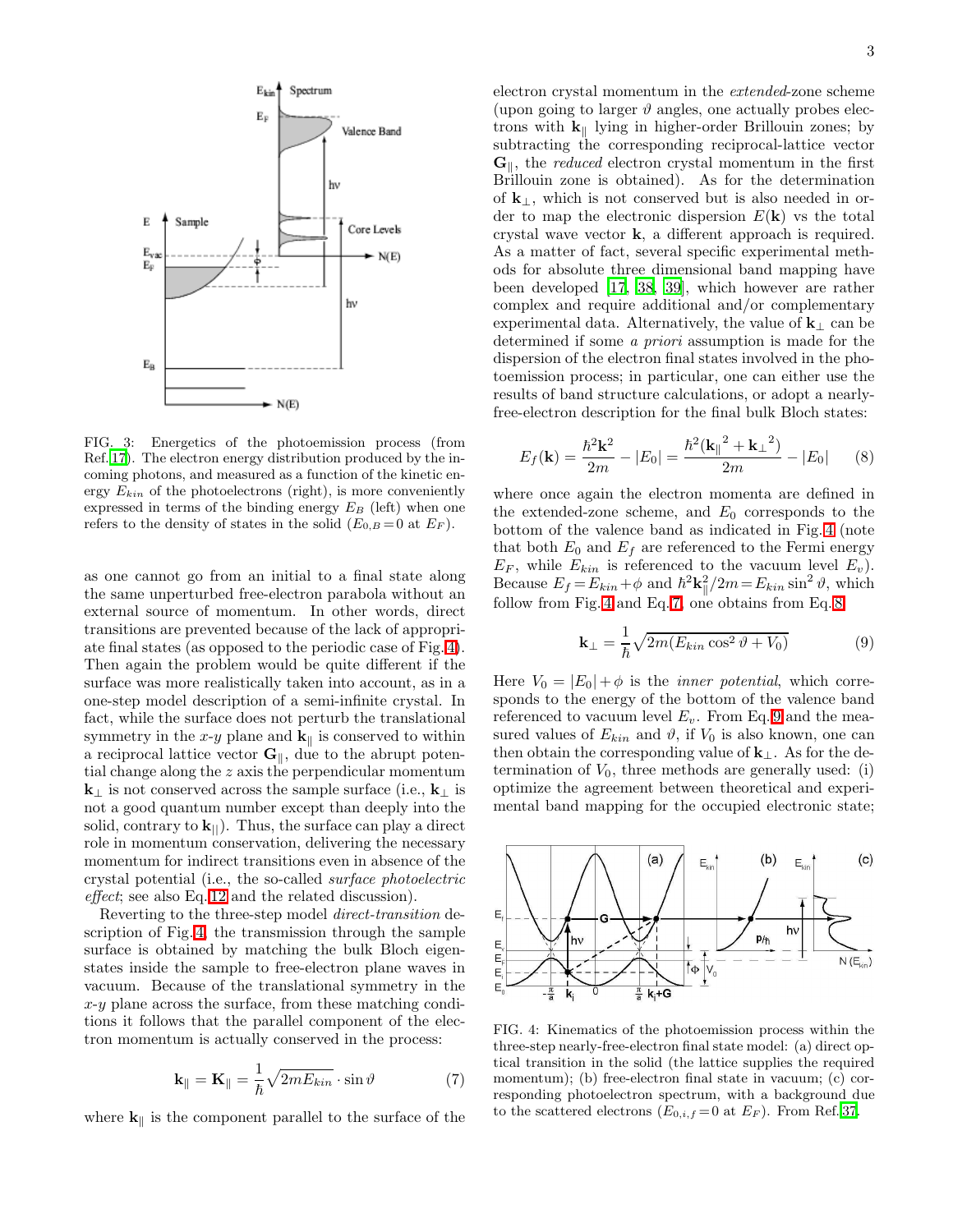

<span id="page-3-3"></span>FIG. 5: Normal and grazing emission ARPES spectra from Ag(100) measured with photon energies specifically chosen to give rise to peaks with the same binding energy (from Ref. [40\)](#page-13-39).

(ii) set  $V_0$  equal to the theoretical zero of the muffin tin potential used in band structure calculations; (iii) infer  $V_0$  from the experimentally observed periodicity of the dispersion  $E(\mathbf{k}_{\perp})$ . The latter is actually the most convenient method as the experiment can be realized by simply detecting the photoelectrons emitted along the surface normal (i.e.,  $\mathbf{K}_{\parallel} = 0$ ) while varying the incident photon energy and, in turn, the energy  $E_{kin}$  of the photoelectrons and thus  $\mathbf{K}_z$  (see Eq. [5\)](#page-1-2). Note that the nearly-free electron approximation for the final states is expected to work well for materials in which the Fermi surface has a simple spherical (free-electron-like) topology such as in the alkali metals, and for high-energy final states in which case the crystal potential is a small perturbation (eventually the final-state bands become so closely spaced in energy to form a continuum, and the details of the final states become unimportant). However this approximation is often used also for more complicated systems, even if the initial states are not free electron-like.

A particular case in which the uncertainty in  $k_\perp$  is less relevant is that of the low-dimensional systems characterized by an anisotropic electronic structure and, in particular, a negligible dispersion along the z axis (i.e., the surface normal, see Fig. [6a](#page-5-0)). The electronic dispersion is then almost exclusively determined by  $\mathbf{k}_{\parallel}$  (as in the case of many transition metal oxides, such as for example the two-dimensional copper oxide superconductors [\[11](#page-13-10)]). As a result, one can map out in detail the electronic dispersion relations  $E(\mathbf{k})$  simply by tracking, as a function of  $K_{\parallel}$ , the energy position of the peaks detected in the ARPES spectra for different take-off angles (as in Fig. [6b](#page-5-0), where both direct and inverse photoemission spectra for a single band dispersing through the Fermi energy  $E_F$ 

are shown). Furthermore, as an additional bonus of the lack of z dispersion, one can directly identify the width of the photoemission peaks with the lifetime of the photohole [\[41\]](#page-13-40), which contains information on the intrinsic correlation effects of the system and is formally described by the imaginary part of the electron self energy (see Sec. [IV\)](#page-5-1). On the contrary, in 3D systems the linewidth contains contributions from both photohole and photoelectron lifetimes, with the latter reflecting final state scattering processes and thus the finite probing depth; as a consequence, isolating the intrinsic many-body effects becomes a much more complicated problem.

What just discussed for the lifetime can be easily seen from the expression for the FWHM of an ARPES lineshape for a single nearly-free electron-like band [\[41](#page-13-40)]:

<span id="page-3-2"></span>
$$
\Gamma = \frac{\frac{\Gamma_i}{|v_{i\perp}|} + \frac{\Gamma_f}{|v_{f\perp}|}}{\left|\frac{1}{v_{i\perp}}\left[1 - \frac{mv_{i\parallel}\sin^2\vartheta}{\hbar k_{\parallel}}\right] - \frac{1}{v_{f\perp}}\left[1 - \frac{mv_{f\parallel}\sin^2\vartheta}{\hbar k_{\parallel}}\right]\right|} \tag{10}
$$

Here  $\Gamma_f$  and  $\Gamma_i$  are the inverse lifetime of photoelectron and photohole in the final and initial states, respectively, and  $v_i$  and  $v_f$  are the corresponding group velocities (e.g.,  $\hbar v_{i\perp} = \partial E_i/\partial k_{\perp}$ ). Note in particular that: (i) for initial states very close to  $E_F$ ,  $\Gamma_i \longrightarrow 0$  and the linewidth reflects only the lifetime of the final state  $\Gamma_f$ ; (ii) Eq. [10](#page-3-2) simplifies considerably in the case of a material characterized by a two dimensional electronic structure, for which  $|v_{i\perp}| \simeq 0$ ; as a result, the final-state lifetime contribution vanishes:

$$
\Gamma = \frac{\Gamma_i}{\left|1 - \frac{m v_{i\parallel} \sin^2 \vartheta}{\hbar k_{\parallel}}\right|} \equiv C \,\Gamma_i \tag{11}
$$

Furthermore, depending on the sign of  $v_{i\parallel}$ , the measured linewidth can be compressed or expanded with respect to the intrinsic value of the inverse lifetime  $\Gamma_i$ . The two limiting cases mentioned above are beautifully exemplified by the data from the three-dimensional system  $Ag(100)$ presented in Fig. [5](#page-3-3) [\[40\]](#page-13-39). While the normal incidence spectrum is dominated by  $\Gamma_f \gg \Gamma_i$  and is extremely broad, the grazing incidence data from a momentum space region characterized by  $v_{i\perp} = 0$ ,  $v_{i\parallel} < 0$  and large, and  $k_{\parallel}$  small (which result in a compression factor  $C = 0.5$ ), exhibit a linewidth which is even narrower than the intrinsic inverse lifetime  $\Gamma_i$ . Note that this does not imply any fundamental violation of the basic principles of quantum mechanics, but is just a direct consequence of the kinematics constrains of the photoemission process.

### III. THREE-STEP MODEL AND SUDDEN APPROXIMATION

<span id="page-3-0"></span>To develop a formal description of the photoemission process, one has to calculate the transition probability  $w_{fi}$  for an optical excitation between the N-electron ground state  $\Psi_i^N$  and one of the possible final states  $\Psi_f^N$ . This can be approximated by Fermi's golden rule:

<span id="page-3-1"></span>
$$
w_{fi} = \frac{2\pi}{\hbar} |\langle \Psi_f^N | H_{int} | \Psi_i^N \rangle|^2 \delta(E_f^N - E_i^N - h\nu) \qquad (12)
$$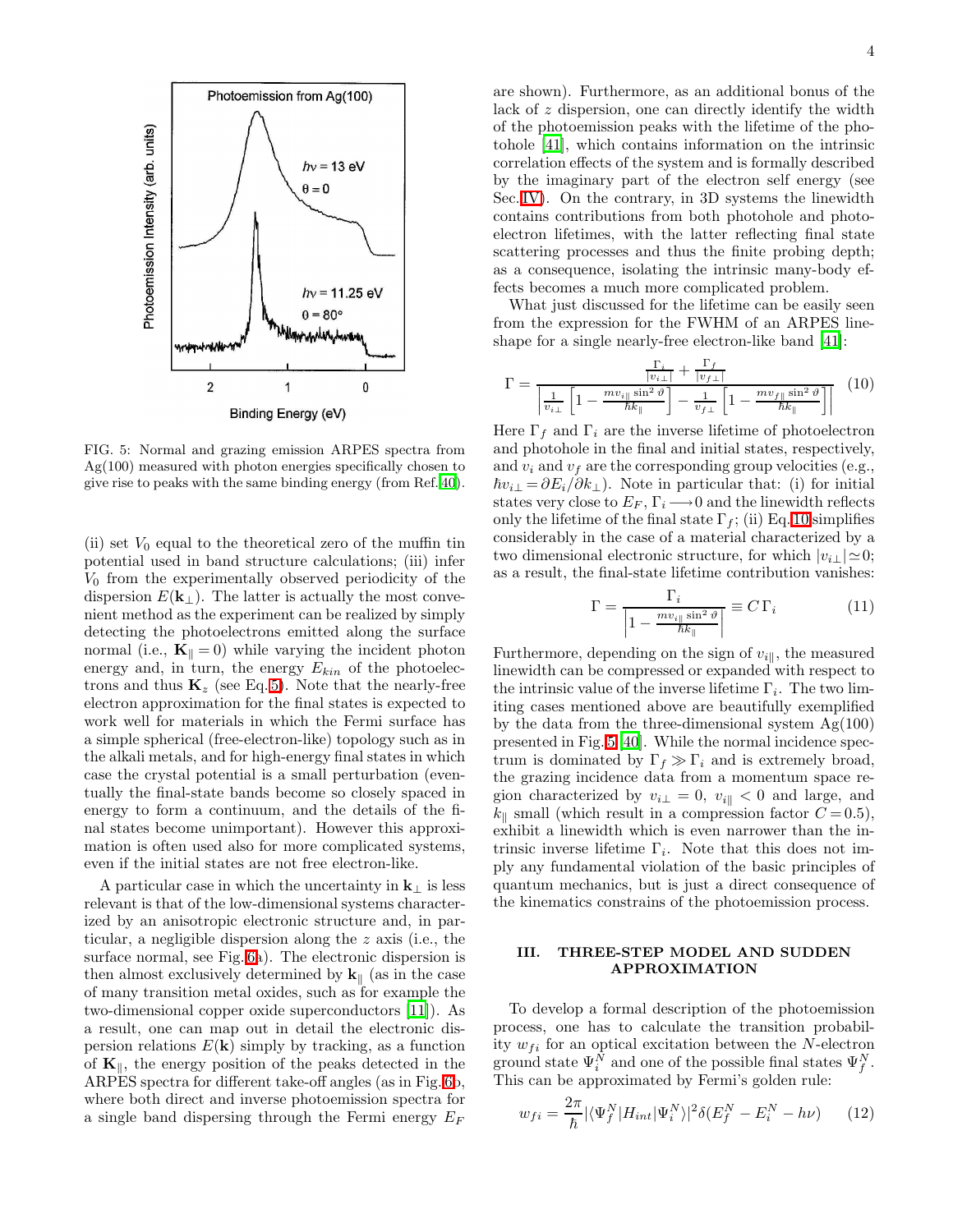where  $E_i^N = E_i^{N-1} - E_B^k$  and  $E_f^N = E_f^{N-1} + E_{kin}$  are the initial and final-state energies of the N-particle system  $(E_B^{\mathbf{k}})$  is the binding energy of the photoelectron with kinetic energy  $E_{kin}$  and momentum **k**). The interaction with the photon is treated as a perturbation given by:

$$
H_{int} = \frac{e}{2mc} (\mathbf{A} \cdot \mathbf{p} + \mathbf{p} \cdot \mathbf{A}) = \frac{e}{mc} \mathbf{A} \cdot \mathbf{p}
$$
 (13)

<span id="page-4-0"></span>where **p** is the electronic momentum operator and **A** is the electromagnetic vector potential (note that the gauge  $\Phi = 0$  was chosen for the scalar potential  $\Phi$ , and the quadratic term in A was dropped because in the linear optical regime it is typically negligible with respect to the linear terms). In Eq. [13](#page-4-0) we also made use of the commutator relation  $[\mathbf{p}, \mathbf{A}] = -i\hbar \nabla \cdot \mathbf{A}$  and dipole approximation [i.e., A constant over atomic dimensions and therefore  $\nabla \cdot \mathbf{A} = 0$ , which holds in the ultraviolet]. Although this is a routinely used approximation, it should be noted that  $\nabla \cdot \mathbf{A}$  might become important at the surface where the electromagnetic fields may have a strong spatial dependence. This surface photoemission contribution, which is proportional to  $(\varepsilon - 1)$  where  $\varepsilon$  is the medium dielectric function, can interfere with the bulk contribution resulting in asymmetric lineshapes for the bulk direct-transition peaks [\[14,](#page-13-13) [42,](#page-13-41) [43,](#page-13-42) [44](#page-13-43)]. At this point, a more rigorous approach is to proceed with the so-called one-step model (Fig. [1b](#page-0-0)), in which photon absorption, electron removal, and electron detection are treated as a single coherent process [\[36,](#page-13-35) [45,](#page-13-44) [46](#page-13-45), [47](#page-13-46), [48,](#page-13-47) [49,](#page-13-48) [50,](#page-13-49) [51](#page-13-50), [52](#page-13-51), [53,](#page-13-52) [54,](#page-13-53) [55,](#page-13-54) [56](#page-13-55), [57](#page-13-56), [58\]](#page-13-57). In this case bulk, surface, and vacuum have to be included in the Hamiltonian describing the crystal, which implies that not only bulk states have to be considered but also surface and evanescent states, and surface resonances (see Fig. [2\)](#page-1-0). Note that, under the assumption  $\nabla \cdot \mathbf{A} = 0$ , from Eq. [13](#page-4-0) and the commutation relation  $[H_0, \mathbf{p}] = i\hbar \nabla V$  (where  $H_0 = \mathbf{p}^2/2m + V$  is the unperturbed Hamiltonian of the semi-infinite crystal) it follows that the matrix elements appearing in Eq. [12](#page-3-1) are proportional to  $\langle \Psi_f^N | \mathbf{A} \cdot \nabla V | \Psi_i^N \rangle$ . This shows explicitly that for a true free-electron like system it would be impossible to satisfy simultaneously energy and momentum conservation laws inside the material because there  $\nabla V = 0$ . The only region where electrons could be photoexcited is at the surface where  $\partial V/\partial z \neq 0$ , which gives rise to the so-called surface photoelectric effect. However, due to the complexity of the one-step model, photoemission data are usually discussed within the three-step model (Fig. [1a](#page-0-0)), which although purely phenomenological has proven to be rather successful [\[49](#page-13-48), [59,](#page-13-58) [60\]](#page-14-0). Within this approach, the photoemission process is subdivided into three independent and sequential steps:

- (i) Optical excitation of the electron in the bulk.
- (ii) Travel of the excited electron to the surface.
- (iii) Escape of the photoelectron into vacuum.

The total photoemission intensity is then given by the product of three independent terms: the total probability for the optical transition, the scattering probability for the travelling electrons, and the transmission probability through the surface potential barrier. Step (i) contains all the information about the intrinsic electronic structure of the material and will be discussed in detail below. Step (ii) can be described in terms of an effective mean free path, proportional to the probability that the excited electron will reach the surface without scattering (i.e, with no change in energy and momentum). The inelastic scattering processes, which determine the surface sensitivity of photoemission (see Sec. [VI\)](#page-8-0), give rise to a continuous background in the spectra which is usually ignored or subtracted. Step (iii) is described by a transmission probability through the surface, which depends on the energy of the excited electron and the material work function  $\phi$  (in order to have any finite escape probability the condition  $\hbar^2 \mathbf{k}_\perp^2 / 2m \ge |E_0| + \phi$  must be satisfied).

In evaluating step (i), and therefore the photoemission intensity in terms of the transition probability  $w_{fi}$ , it would be convenient to factorize the wavefunctions in Eq. [12](#page-3-1) into photoelectron and  $(N-1)$ -electron terms, as we have done for the corresponding energies. This however is far from trivial because during the photoemission process itself the system will relax. The problem simplifies within the sudden approximation, which is extensively used in many-body calculations of the photoemission spectra from interacting electron systems, and is in principle applicable only to high kinetic-energy electrons. In this limit, the photoemission process is assumed to be sudden, with no post-collisional interaction between the photoelectron and the system left behind (in other words, an electron is instantaneously removed and the effective potential of the system changes discontinuously at that instant). The final state  $\Psi_f^N$  can then be written as:

$$
\Psi_f^N = \mathcal{A} \phi_f^k \Psi_f^{N-1} \tag{14}
$$

where  $A$  is an antisymmetric operator that properly antisymmetrizes the N-electron wavefunction so that the Pauli principle is satisfied,  $\phi_f^{\mathbf{k}}$  $f$  is the wavefunction of the photoelectron with momentum **k**, and  $\Psi_f^{N-1}$  is the final state wavefunction of the  $(N-1)$ -electron system left behind, which can be chosen as an excited state with eigenfunction  $\Psi_m^{N-1}$  and energy  $E_m^{N-1}$ . The *total* transition probability is then given by the sum over all possible excited states  $m$ . Note, however, that the sudden approximation is inappropriate for low kinetic energy photoelectrons, which may need longer than the system response time to escape into vacuum. In this case, the so-called *adiabatic limit*, one can no longer factorize  $\Psi_f^N$  in two independent parts and the detailed screening of photoelectron and photohole has to be taken into account [\[62\]](#page-14-1).

For the initial state, let us first assume for simplicity that  $\Psi^N_i$  is a single Slater determinant (i.e., Hartree-Fock formalism), so that we can write it as the product of a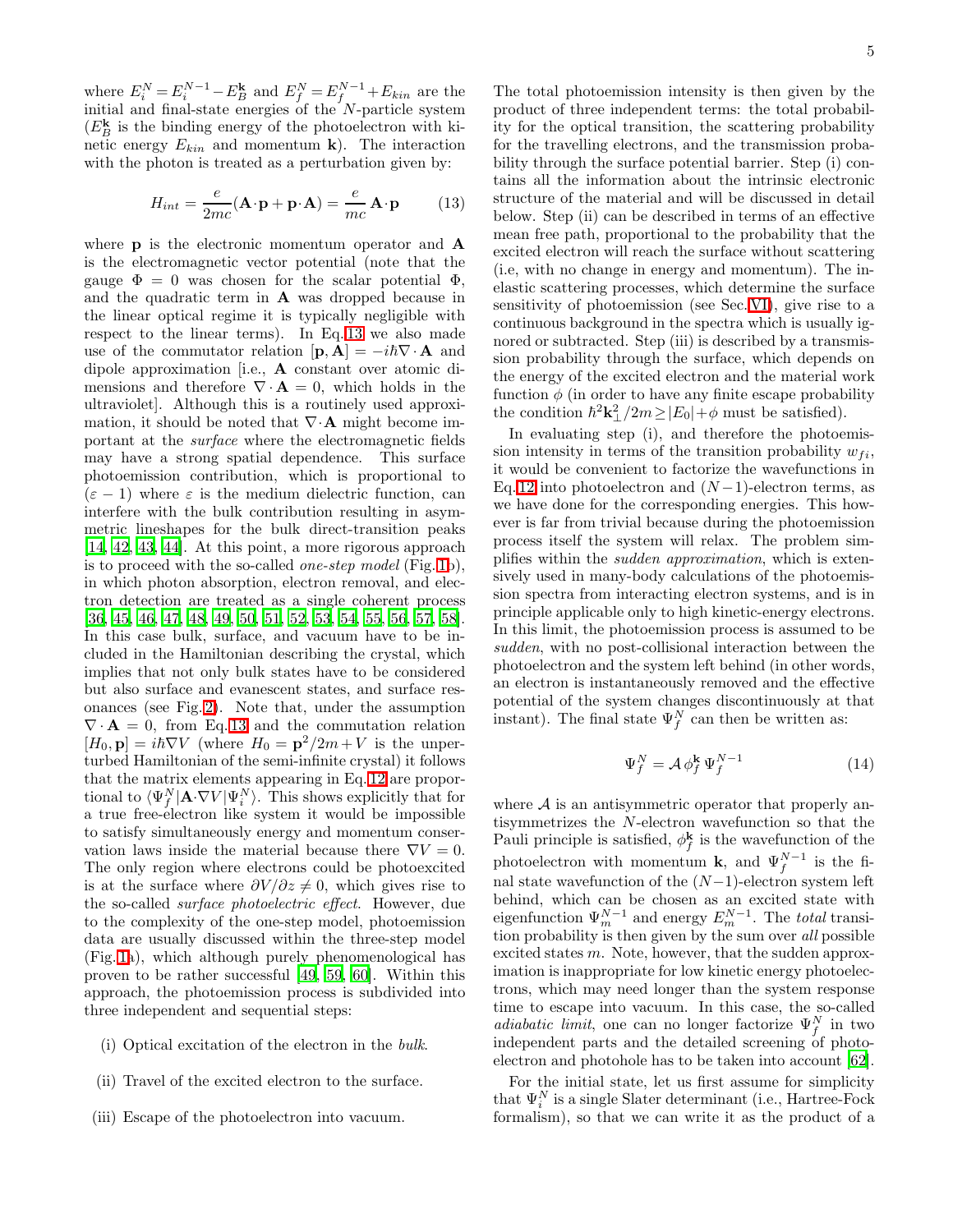

<span id="page-5-0"></span>FIG. 6: (a) Geometry of an ARPES experiment; the emission direction of the photoelectron is specified by the polar ( $\vartheta$ ) and azimuthal  $(\varphi)$  angles. Momentum resolved one-electron removal and addition spectra for: (b) a non-interacting electron system (with a single energy band dispersing across the Fermi level); (c) an interacting Fermi liquid system. The corresponding ground-state  $(T = 0 \text{ K})$  momentum distribution function  $n(\mathbf{k})$  is also shown. (c) Bottom right: photoelectron spectrum of gaseous hydrogen and the ARPES spectrum of solid hydrogen developed from the gaseous one (from Ref. [61](#page-14-2) and [35](#page-13-34)).

one-electron orbital  $\phi_i^{\mathbf{k}}$  and an  $(N-1)$ -particle term:

$$
\Psi_i^N = \mathcal{A} \,\phi_i^k \,\Psi_i^{N-1} \tag{15}
$$

More generally, however,  $\Psi_i^{N-1}$  should be expressed as  $\Psi_i^{N-1} = c_{\mathbf{k}} \Psi_i^N$ , where  $c_{\mathbf{k}}$  is the annihilation operator for an electron with momentum k. This also shows that  $\Psi_i^{N-1}$  is *not* an eigenstate of the  $(N-1)$  particle Hamiltonian, but is just what remains of the N-particle wavefunction after having pulled out one electron. At this point, we can write the matrix elements in Eq. [12](#page-3-1) as:

$$
\langle \Psi_f^N | H_{int} | \Psi_i^N \rangle = \langle \phi_f^k | H_{int} | \phi_i^k \rangle \langle \Psi_m^{N-1} | \Psi_i^{N-1} \rangle \tag{16}
$$

where  $\langle \phi_f^{\mathbf{k}} \rangle$  $f^{\mathbf{k}}_f|H_{int}|\phi_i^{\mathbf{k}}\rangle \equiv M_{f,i}^{\mathbf{k}}$  is the one-electron dipole matrix element, and the second term is the  $(N-1)$ -electron overlap integral. Here, we replaced  $\Psi_f^{N-1}$  with an eigenstate  $\Psi_m^{N-1}$ , as discussed above. The total photoemission intensity measured as a function of  $E_{kin}$  at a momentum **k**, namely  $I(\mathbf{k}, E_{kin}) = \sum_{f,i} w_{f,i}$ , is then proportional to:

<span id="page-5-2"></span>
$$
\sum_{f,i} |M_{f,i}^{k}|^2 \sum_{m} |c_{m,i}|^2 \delta(E_{kin} + E_m^{N-1} - E_i^N - h\nu) \quad (17)
$$

where  $|c_{m,i}|^2 = |\langle \Psi_m^{N-1} | \Psi_i^{N-1} \rangle|^2$  is the probability that the removal of an electron from state  $i$  will leave the  $(N-1)$ -particle system in the excited state m. From here we see that, if  $\Psi_i^{N-1} = \Psi_{m_0}^{N-1}$  for one particular  $m = m_0$ , the corresponding  $|c_{m_0,i}|^2$  will be unity and all the others  $c_{m,i}$  zero; in this case, if also  $M_{f,i}^{\mathbf{k}} \neq 0$ , the ARPES spectra will be given by a delta function at the Hartree-Fock orbital energy  $E_B^{\mathbf{k}} = -\epsilon_{\mathbf{k}}$ , as shown in Fig. [6b](#page-5-0) (i.e., noninteracting particle picture). In the strongly correlated systems, however, many of the  $|c_{m,i}|^2$  will be different from zero because the removal of the photoelectron results in a strong change of the system effective potential and, in turn,  $\Psi_i^{N-1}$  will have an overlap with many of the eigenstates  $\Psi_m^{N-1}$ . Therefore, the ARPES spectra will not consist of single delta functions but will show a

main line and several satellites according to the number of excited states m created in the process (Fig. [6c](#page-5-0)).

What discussed above is very similar to the situation encountered in photoemission from molecular hydrogen [\[63\]](#page-14-3) in which not simply a single peak but many lines separated by few tenths of eV from each other are observed (solid line in Fig. [6c](#page-5-0), bottom right). These socalled 'shake-up' peaks correspond to the excitations of the different vibrational states of the  $H_2^+$  molecule. In the case of solid hydrogen (dashed line in Fig. [6c](#page-5-0), bottom right), as discussed by [\[61](#page-14-2)], the vibrational excitations would develop in a broad continuum while a sharp peak would be observed for the fundamental transition (from the ground state of the  $H_2$  to the one of the  $H_2^+$ molecule). Note that the fundamental line would also be the only one detected in the adiabatic limit, in which case the  $(N-1)$ -particle system is left in its ground state.

### <span id="page-5-1"></span>IV. ONE-PARTICLE SPECTRAL FUNCTION

In the discussion of photoemission on solids, and in particular on the correlated electron systems in which many  $|c_{m,i}|^2$  in Eq. [17](#page-5-2) are different from zero, the most powerful and commonly used approach is based on the Green's function formalism [\[64](#page-14-4), [65](#page-14-5), [66,](#page-14-6) [67,](#page-14-7) [68,](#page-14-8) [69](#page-14-9)]. In this context, the propagation of a single electron in a many-body system is described by the *time-ordered* oneelectron Green's function  $\mathcal{G}(t - t')$ , which can be interpreted as the probability amplitude that an electron added to the system in a Bloch state with momentum k at a time zero will still be in the same state after a time  $|t-t'|$ . By taking the Fourier transform,  $\mathcal{G}(t-t')$  can be expressed in energy-momentum representation resulting in  $\mathcal{G}(\mathbf{k}, \omega) = G^+(\mathbf{k}, \omega) + G^-(\mathbf{k}, \omega)$ , where  $G^+(\mathbf{k}, \omega)$ and  $G^{-}(\mathbf{k}, \omega)$  are the one-electron addition and removal Green's function, respectively. At  $T=0$ :

$$
G^{\pm}(\mathbf{k},\omega) = \sum_{m} \frac{|\langle \Psi_m^{N\pm 1} | c_{\mathbf{k}}^{\pm} | \Psi_i^{N} \rangle|^2}{\omega - E_m^{N\pm 1} + E_i^{N} \pm i\eta}
$$
(18)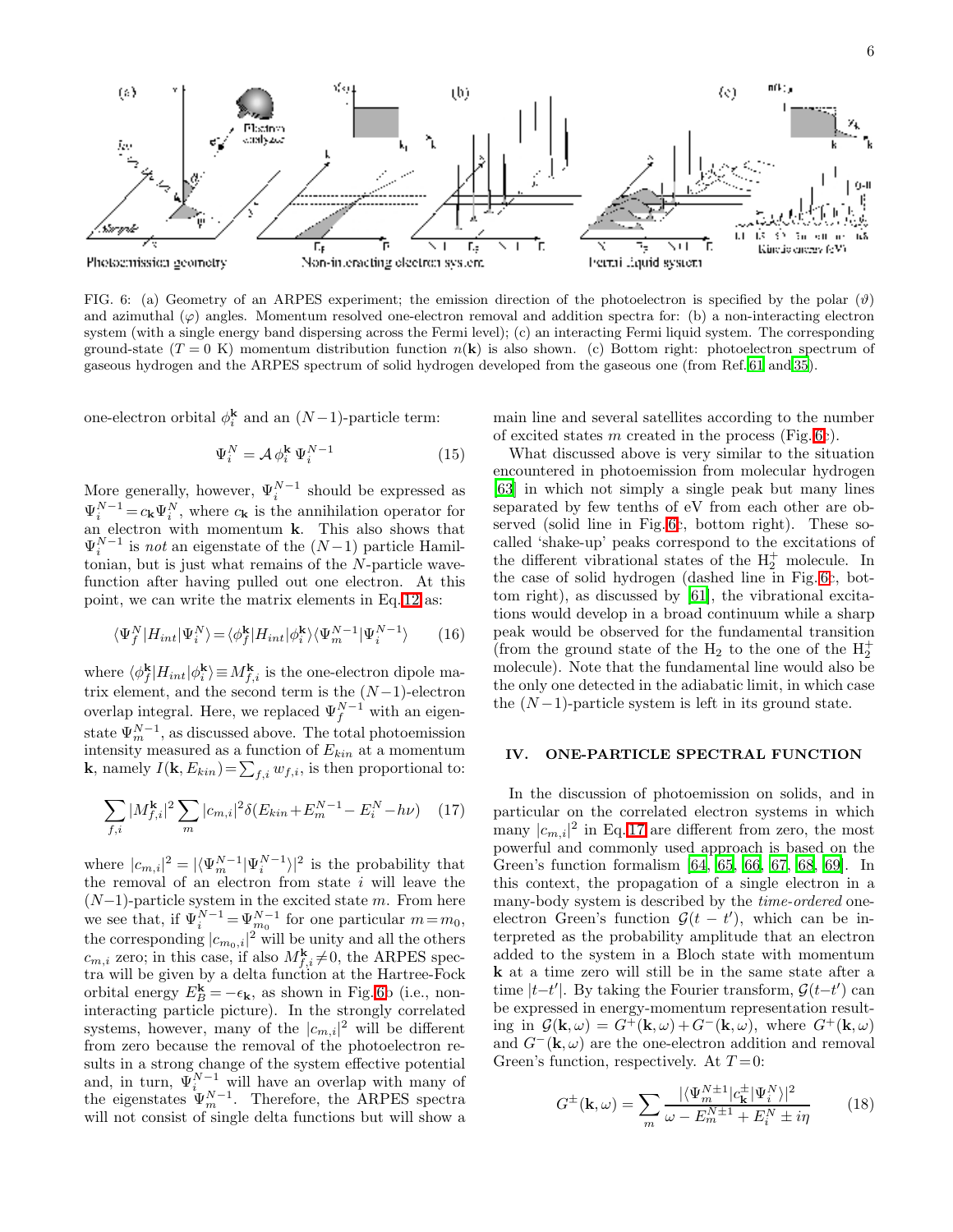where the operator  $c_{\mathbf{k}}^{+} = c_{\mathbf{k}\sigma}^{\dagger}$   $(c_{\mathbf{k}}^{-} = c_{\mathbf{k}\sigma})$  creates (annihilates) an electron with energy  $\omega$ , momentum **k**, and spin  $\sigma$  in the N-particle initial state  $\Psi_i^N$ , the summation runs over all possible  $(N\pm 1)$ -particle eigenstates  $\Psi_m^{N\pm 1}$ with eigenvalues  $E_m^{N\pm 1}$ , and  $\eta$  is a positive infinitesimal (note also that from here on we will take  $\hbar = 1$ ). In the limit  $\eta \to 0^+$  one can make use of the identity  $(x \pm i\eta)^{-1} = \mathcal{P}(1/x) \mp i\pi\delta(x)$ , where  $\mathcal P$  denotes the principle value, to obtain the one-particle spectral function  $A(\mathbf{k}, \omega) = A^+(\mathbf{k}, \omega) + A^-(\mathbf{k}, \omega) = -(1/\pi)\mathrm{Im} G(\mathbf{k}, \omega)$ , with:

$$
A^{\pm}(\mathbf{k},\omega) = \sum_{m} |\langle \Psi_m^{N\pm 1} | c_{\mathbf{k}}^{\pm} | \Psi_i^{N} \rangle|^2 \delta(\omega - E_m^{N\pm 1} + E_i^{N}) \quad (19)
$$

and  $G(\mathbf{k}, \omega) = G^+(\mathbf{k}, \omega) + [G^-(\mathbf{k}, \omega)]^*$ , which defines the *retarded* Green's function. Note that  $A^{-}(\mathbf{k}, \omega)$  and  $A^+({\bf k},\omega)$  define the one-electron removal and addition spectra which one can probe with direct and inverse photoemission, respectively. This is evidenced, for the direct case, by the comparison between the expression for  $A^{-}(\mathbf{k}, \omega)$  and Eq. [17](#page-5-2) for the photoemission intensity (note that in the latter  $\Psi_i^{N-1} = c_{\mathbf{k}} \Psi_i^N$  and the energetics of the photoemission process has been explicitly accounted for). Finite temperatures effect can be taken into account by extending the Green's function formalism just introduced to  $T\neq 0$  (see, e.g., Ref. [67\)](#page-14-7). In the latter case, by invoking once again the sudden approximation the intensity measured in an ARPES experiment on a 2D single-band system can be conveniently written as:

$$
I(\mathbf{k}, \omega) = I_0(\mathbf{k}, \nu, \mathbf{A}) f(\omega) A(\mathbf{k}, \omega)
$$
 (20)

<span id="page-6-0"></span>where  $\mathbf{k} = \mathbf{k}_{\parallel}$  is the in-plane electron momentum,  $\omega$  is the electron energy with respect to the Fermi level, and  $I_0(\mathbf{k}, \nu, \mathbf{A})$  is proportional to the squared one-electron matrix element  $|M_{f,i}^{\mathbf{k}}|^2$  and therefore depends on the electron momentum, and on the energy and polarization of the incoming photon. We also introduced the Fermi function  $f(\omega) = (e^{\omega/k_B T} + 1)^{-1}$  which accounts for the fact that direct photoemission probes only the occupied electronic states. Note that in Eq. [20](#page-6-0) we neglected the presence of any extrinsic background and the broadening due to the energy and momentum resolution, which however have to be carefully considered when performing a quantitative analysis of the ARPES spectra (see Sec. [V](#page-7-0) and Eq. [27\)](#page-7-1).

The corrections to the Green's function originating from electron-electron correlations can be conveniently expressed in terms of the electron proper self energy  $\Sigma(\mathbf{k}, \omega) = \Sigma'(\mathbf{k}, \omega) + i\Sigma''(\mathbf{k}, \omega)$ . Its real and imaginary part contain all the information on the energy renormalization and lifetime, respectively, of an electron with band energy  $\epsilon_k$  and momentum **k** propagating in a many-body system. The Green's and spectral functions expressed in terms of the self energy are then given by:

$$
G(\mathbf{k}, \omega) = \frac{1}{\omega - \epsilon_{\mathbf{k}} - \Sigma(\mathbf{k}, \omega)}
$$
(21)

<span id="page-6-2"></span><span id="page-6-1"></span>
$$
A(\mathbf{k},\omega) = -\frac{1}{\pi} \frac{\Sigma''(\mathbf{k},\omega)}{[\omega - \epsilon_{\mathbf{k}} - \Sigma'(\mathbf{k},\omega)]^2 + [\Sigma''(\mathbf{k},\omega)]^2} \quad (22)
$$

Because  $G(t, t')$  is a linear response function to an external perturbation, the real and imaginary parts of its Fourier transform  $G(\mathbf{k}, \omega)$  have to satisfy causality and, therefore, are related by Kramers-Kronig relations. This implies that if the full  $A(\mathbf{k}, \omega) = -(1/\pi)\text{Im } G(\mathbf{k}, \omega)$  is available from photoemission and inverse photoemission, one can calculate  $\text{Re } G(\mathbf{k}, \omega)$  and then obtain both the real and imaginary parts of the self energy directly from Eq. [21.](#page-6-1) However, due to the lack of high-quality inverse photoemission data, this analysis is usually performed only using ARPES spectra by taking advantage of certain approximations (such as, e.g., particle-hole symmetry within a narrow energy range about  $E_F$  [\[70\]](#page-14-10)).

In general, the exact calculation of  $\Sigma(\mathbf{k}, \omega)$  and, in turn, of  $A(\mathbf{k}, \omega)$  is an extremely difficult task. In the following, as an example we will briefly consider the interacting FL case [\[71,](#page-14-11) [72,](#page-14-12) [73\]](#page-14-13). Let us start from the trivial  $\Sigma(\mathbf{k}, \omega) = 0$  non-interacting case. The N-particle eigenfunction  $\Psi^N$  is a single Slater determinant and we always end up in a single eigenstate when removing or adding an electron with momentum k. Therefore,  $G(\mathbf{k}, \omega) = 1/(\omega - \epsilon_k \pm i\eta)$  has only one pole for each **k**, and  $A(\mathbf{k}, \omega) = \delta(\omega - \epsilon_k)$  consists of a single line at the band energy  $\epsilon_k$  (as shown in Fig. [6b](#page-5-0)). In this case, the occupation numbers  $n_{\mathbf{k}\sigma} = c_{\mathbf{k}\sigma}^{\dagger} c_{\mathbf{k}\sigma}$  are good quantum numbers and for a metallic system the *momentum distribution* [i.e., the expectation value  $n(\mathbf{k}) \equiv \langle n_{\mathbf{k}\sigma} \rangle$ , quite generally independent of the spin  $\sigma$  for nonmagnetic systems, is characterized by a sudden drop from 1 to 0 at  $\mathbf{k} = \mathbf{k}_F$ (Fig. [6b](#page-5-0), top), which defines a sharp Fermi surface. If we now switch on the electron-electron correlation adiabatically, (so that the system remains at equilibrium), any particle added into a Bloch state has a certain probability of being scattered out of it by a collision with another electron, leaving the system in an excited state in which additional electron-hole pairs have been created. The momentum distribution  $n(\mathbf{k})$  will now show a discontinuity smaller than 1 at  $\mathbf{k}_F$  and a finite occupation probability for  $\mathbf{k} > \mathbf{k}_F$  even at  $T = 0$  (Fig. [6c](#page-5-0), top). As long as  $n(\mathbf{k})$  shows a finite discontinuity  $Z_{\mathbf{k}} > 0$  at  $\mathbf{k} = \mathbf{k}_F$ , we can describe the correlated Fermi sea in terms of well defined quasiparticles, i.e. electrons dressed with a manifold of excited states, which are characterized by a pole structure similar to the one of the non-interacting system but with renormalized energy  $\varepsilon_{\mathbf{k}}$  and mass  $m^*$ , and a finite lifetime  $\tau_{\mathbf{k}} = 1/\Gamma_{\mathbf{k}}$ . In other words, the properties of a FL are similar to those of a free electron gas with damped quasiparticles. As the bare-electron character of the quasiparticle or pole strength (also called coherence factor) is  $Z_{\mathbf{k}} < 1$  and the total spectral weight must be conserved (see Eq. [25\)](#page-7-2), we can separate  $G(\mathbf{k}, \omega)$ and  $A(\mathbf{k}, \omega)$  into a *coherent* pole part and an *incoherent* smooth part without poles [\[74\]](#page-14-14):

$$
G(\mathbf{k}, \omega) = \frac{Z_{\mathbf{k}}}{\omega - \varepsilon_{\mathbf{k}} + i\Gamma_{\mathbf{k}}} + G_{inch}
$$
 (23)

$$
A(\mathbf{k}, \omega) = Z_{\mathbf{k}} \frac{\Gamma_{\mathbf{k}}/\pi}{(\omega - \varepsilon_{\mathbf{k}})^2 + \Gamma_{\mathbf{k}}^2} + A_{inch}
$$
 (24)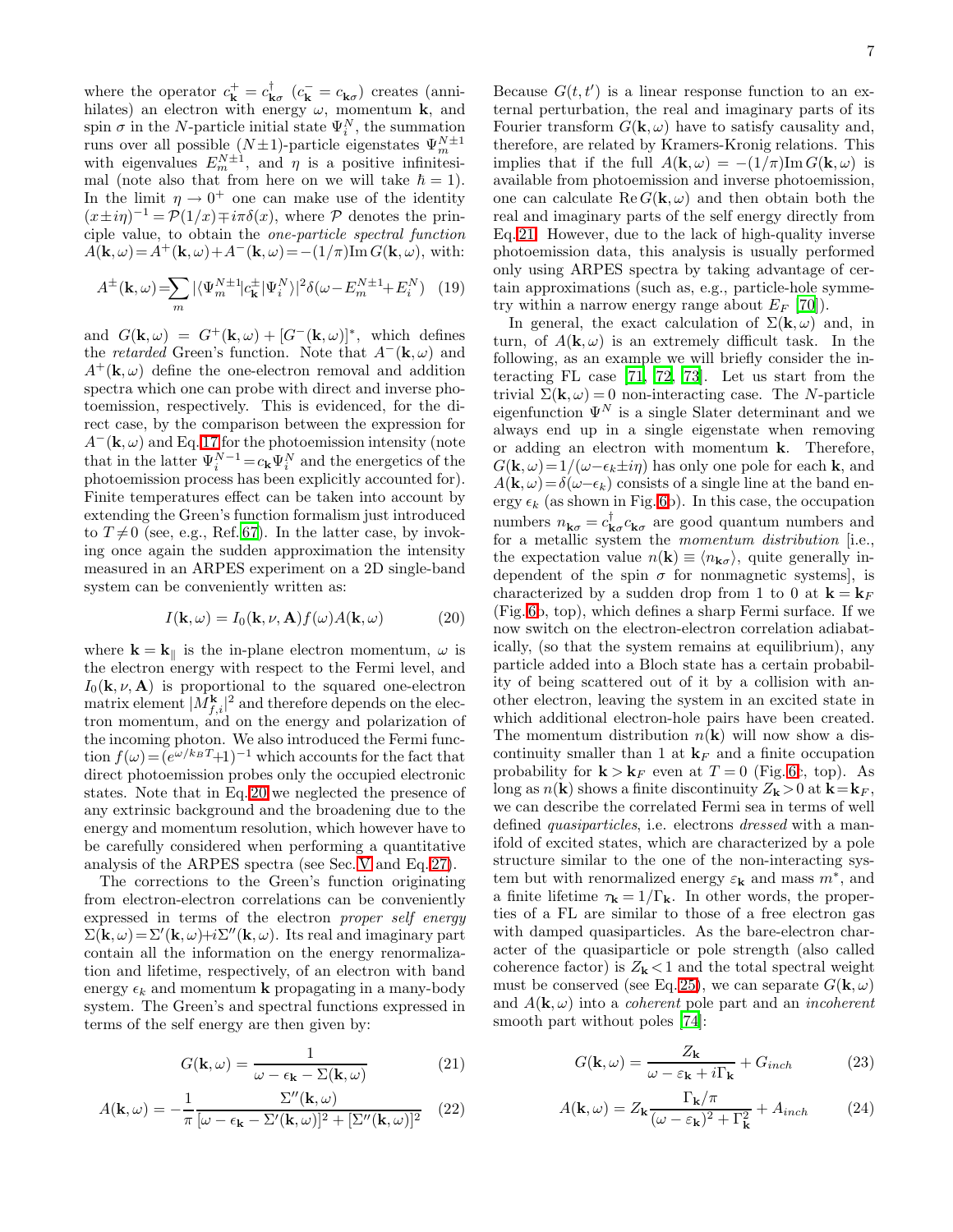

<span id="page-7-4"></span>FIG. 7: (a) Mirror plane emission from a  $d_{x^2-y^2}$  orbital. (b) Sketch of the optical transition between atomic orbitals with different angular momenta (the harmonic oscillator wavefunctions are here used for simplicity) and free electron wavefunctions with different kinetic energies (from Ref. [17](#page-13-16)). (c) Calculated photon energy dependence of the photoionization cross-sections for Cu 3d and O 2p atomic levels (from Ref. [77\)](#page-14-15).

where  $Z_{\mathbf{k}} = (1 - \frac{\partial \Sigma'}{\partial \omega})^{-1}$ ,  $\varepsilon_{\mathbf{k}} = Z_{\mathbf{k}} (\epsilon_{\mathbf{k}} + \Sigma')$ ,  $\Gamma_{\mathbf{k}} = Z_{\mathbf{k}} |\Sigma''|$ , and the self energy and its derivatives are evaluated at  $\omega = \varepsilon_{\mathbf{k}}$ . It should be emphasized that the FL description is valid only in proximity to the Fermi surface and rests on the condition  $\varepsilon_{\mathbf{k}} - \mu \gg |\Sigma''|$  for small  $(\omega - \mu)$  and  $(\mathbf{k}-\mathbf{k}_F)$ . Furthermore,  $\Gamma_{\mathbf{k}} \propto [(\pi k_B T)^2 + (\varepsilon_{\mathbf{k}}-\mu)^2]$  for a FL system in two or more dimensions [\[74,](#page-14-14) [75\]](#page-14-16), although additional logarithmic corrections should be included in the two-dimensional case [\[76\]](#page-14-17). By comparing the electron removal and addition spectra for a FL of quasiparticles with those of a non-interacting electron system (in the lattice periodic potential), the effect of the self-energy correction becomes evident (see Fig. [6c](#page-5-0) and [6b](#page-5-0), respectively). The quasiparticle peak has now a finite lifetime (due to  $\Sigma'$ ), and it sharpens up rapidly thus emerging from the broad incoherent component upon approaching the Fermi level, where the lifetime is infinite corresponding to a well defined quasiparticle [note that the coherent and incoherent part of  $A(\mathbf{k}, \omega)$  represent the main line and satellite structure discussed in the previous section and shown in Fig. [6c](#page-5-0), bottom right]. Furthermore, the peak position is shifted with respect to the bare band energy  $\epsilon_{\mathbf{k}}$  (due to  $\Sigma'$ ): as the quasiparticle mass is larger than the band mass because of the dressing  $(m^* > m)$ , the total dispersion (or bandwidth) will be smaller  $(|\varepsilon_{\mathbf{k}}|<|\epsilon_{\mathbf{k}}|)$ .

Among the general properties of the spectral function there are also several sum rules. A fundamental one, which in discussing the FL model was implicitly used to state that  $\int d\omega A_{ch} = Z_{\mathbf{k}}$  and  $\int d\omega A_{inch} = 1 - Z_{\mathbf{k}}$  (where  $A_{ch}$  and  $A_{inch}$  refer to coherent and incoherent parts of <span id="page-7-2"></span>the spectral function, respectively), is the following:

$$
\int_{-\infty}^{+\infty} d\omega A(\mathbf{k}, \omega) = 1
$$
 (25)

which reminds us that  $A(\mathbf{k}, \omega)$  describes the probability of removing/adding an electron with momentum  $\bf{k}$  and energy  $\omega$  to a many-body system. However, as it also requires the knowledge of the electron addition part of the spectral function, it is not so useful in the analysis of ARPES data. A sum rule more relevant to this task is:

$$
\int_{-\infty}^{+\infty} d\omega f(\omega) A(\mathbf{k}, \omega) = n(\mathbf{k})
$$
 (26)

<span id="page-7-3"></span>which solely relates the one-electron removal spectrum to the momentum distribution  $n(\mathbf{k})$ . When electronic correlations are important and the occupation numbers are no longer good quantum numbers, the discontinuity at  $\mathbf{k}_F$  is reduced (as discussed for the FL case) but a drop in  $n(\mathbf{k})$  is usually still observable even for strong correlations [\[78\]](#page-14-18). By tracking in k-space the loci of steepest descent of the experimentally determined  $n(\mathbf{k})$ , i.e. maxima in  $|\nabla_{\mathbf{k}} n(\mathbf{k})|$ , one may thus identify the Fermi surface even in those correlated systems exhibiting particularly complex ARPES features. However, great care is necessary in making use of Eq. [26](#page-7-3) because the integral of Eq. [20](#page-6-0) does not give just  $n(\mathbf{k})$  but rather  $I_0(\mathbf{k}, \nu, \mathbf{A})n(\mathbf{k})$  [\[11\]](#page-13-10).

### V. MATRIX ELEMENTS AND FINITE RESOLUTION EFFECTS

<span id="page-7-0"></span>As discussed in the previous section and summarized by Eq. [20,](#page-6-0) ARPES directly probes the one-particle spectral function  $A(\mathbf{k}, \omega)$ . However, in extracting quantitative information from the experiment, not only the effect of the matrix element term  $I_0(\mathbf{k}, \nu, \mathbf{A})$  has to be taken into account, but also the finite experimental resolution and the extrinsic continuous background due to the secondaries (those electrons which escape from the solid after having suffered inelastic scattering events and, therefore, with a reduced  $E_{kin}$ ). The latter two effects may be explicitly accounted for by considering a more realistic expression for the photocurrent  $I(\mathbf{k}, \omega)$ :

<span id="page-7-1"></span>
$$
\int d\tilde{\omega} d\tilde{\mathbf{k}} I_0(\tilde{\mathbf{k}}, \nu, \mathbf{A}) f(\tilde{\omega}) A(\tilde{\mathbf{k}}, \tilde{\omega}) R(\omega - \tilde{\omega}) Q(\mathbf{k} - \tilde{\mathbf{k}}) + B \tag{27}
$$

which consists of the convolution of Eq. [20](#page-6-0) with energy  $(R)$  and momentum  $(Q)$  resolution functions  $[R]$  is typically a Gaussian, Q may be more complicated], and of the background correction B. Of the several possible forms for the background function B [\[17](#page-13-16)], two are more frequently used: (i) the step-edge background (with three parameters for height, energy position, and width of the step-edge), which reproduces the background observed all the way to  $E_F$  in an unoccupied region of momentum space; (ii) the Shirley background  $B_{Sh}(\omega) \propto \int_{\omega}^{\mu} d\omega' P(\omega')$ ,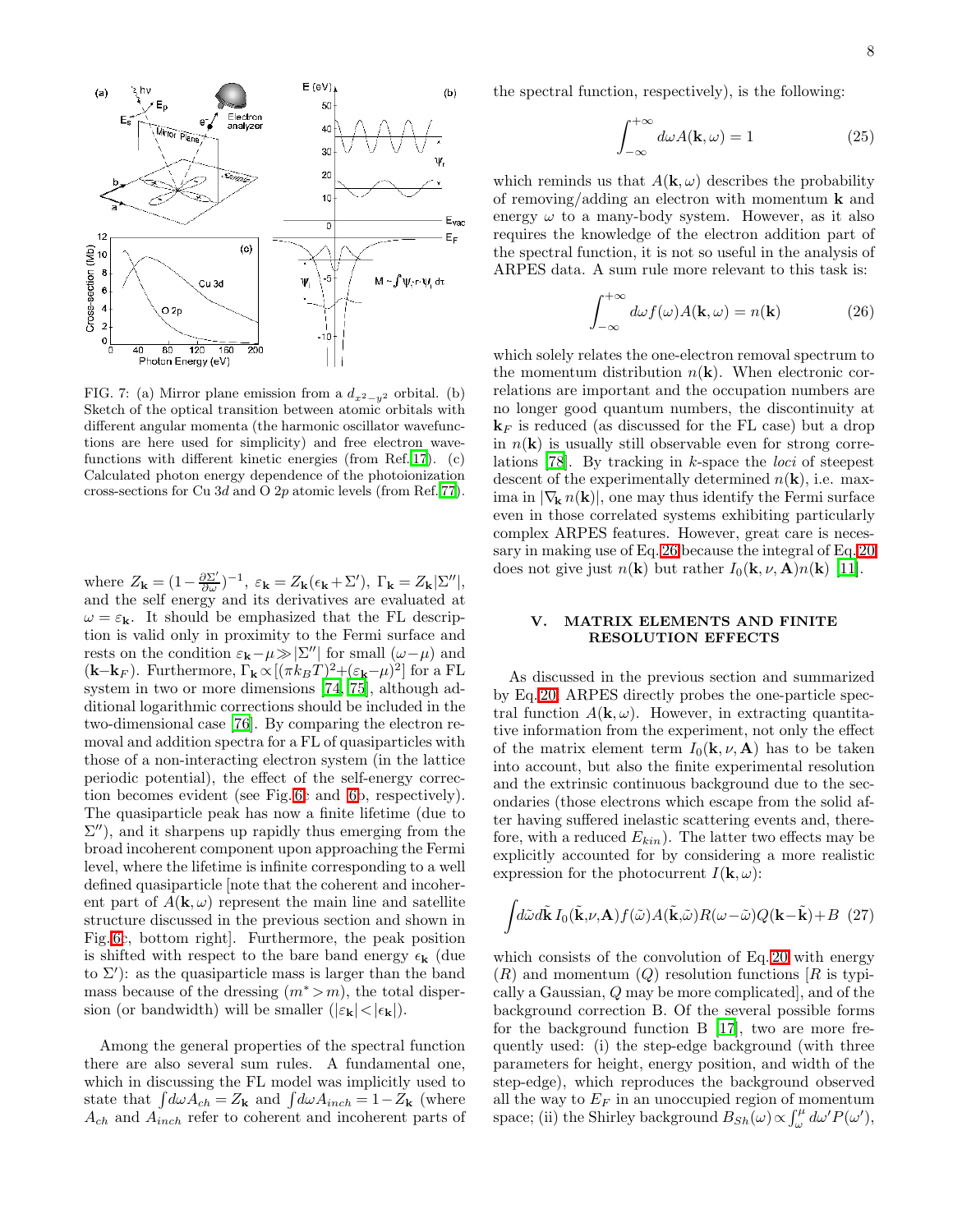which allows to extract from the measured photocurrent  $I(\omega) = P(\omega) + c_{Sh}B_{Sh}(\omega)$  the contribution  $P(\omega)$  of the unscattered electrons (with only the parameter  $c_{Sh}$  [\[79\]](#page-14-19)).

Let us now very briefly illustrate the effect of the matrix element term  $I_0(\mathbf{k}, \nu, \mathbf{A}) \propto |M_{f,i}^{\mathbf{k}}|^2$ , which is responsible for the dependence of the photoemission data on photon energy and experimental geometry, and may even result in complete suppression of the intensity [\[80,](#page-14-20) [81](#page-14-21), [82,](#page-14-22) [83\]](#page-14-23). By using the commutation relation  $\hbar \mathbf{p}/m = -i[\mathbf{x}, H]$ , we can write  $|M_{f,i}^{\mathbf{k}}|^2 \propto |\langle \phi_f^{\mathbf{k}}|$  $\frac{\mathbf{k}}{f}|\varepsilon\cdot\mathbf{x}|\phi_i^{\mathbf{k}}\rangle|^2,$ where  $\varepsilon$  is a unit vector along the polarization direction of the vector potential A. As in Fig. [7a](#page-7-4), let us consider photoemission from a  $d_{x^2-y^2}$  orbital, with the detector located in the mirror plane (when the detector is out of the mirror plane, the problem is more complicated because of the lack of an overall well defined even/odd symmetry). In order to have non vanishing photoemission intensity, the whole integrand in the overlap integral must be an even function under reflection with respect to the mirror plane. Because odd parity final states would be zero everywhere on the mirror plane and therefore also at the detector, the final state wavefunction  $\phi_f^{\mathbf{k}}$  $f$ <sub>f</sub> itself must be even. In particular, at the detector the photoelectron is described by an even parity plane-wave state  $e^{i\mathbf{k}\mathbf{r}}$  with momentum in the mirror plane and fronts orthogonal to it [\[82](#page-14-22)]. In turn, this implies that  $(\epsilon \cdot \mathbf{x}) | \phi_i^{\mathbf{k}}$  must be even. In the case depicted in Fig. [7a](#page-7-4) where  $|\phi_i^{\mathbf{k}}\rangle$  is also even, the photoemission process is symmetry allowed for A even or in-plane (i.e.,  $\varepsilon_p \cdot x$  depends only on in-plane coordinates and is therefore even under reflection with respect to the plane) and forbidden for A odd or normal to the mirror plane (i.e.,  $\varepsilon_s \cdot x$  is odd as it depends on normal-to-theplane coordinates). For a generic initial state of either even or odd symmetry with respect to the mirror plane, the polarization conditions resulting in an overall even matrix element can be summarized as:

$$
\left\langle \phi_f^{\mathbf{k}} \middle| \mathbf{A} \cdot \mathbf{p} \middle| \phi_i^{\mathbf{k}} \right\rangle \begin{cases} \phi_i^{\mathbf{k}} \text{ even } \left\langle + \middle| + \middle| + \right\rangle \Rightarrow \mathbf{A} \text{ even} \\ \phi_i^{\mathbf{k}} \text{ odd } \left\langle + \middle| - \left| - \right\rangle \Rightarrow \mathbf{A} \text{ odd} \end{cases} \tag{28}
$$

In order to discuss the photon energy dependence, from Eq. [13](#page-4-0) and by considering a plane wave  $e^{i\mathbf{k}\cdot\mathbf{r}}$  for the photoelectron at the detector, one may more conveniently write  $|M_{f,i}^{\mathbf{k}}|^2 \propto |(\boldsymbol{\varepsilon} \cdot \mathbf{k}) \langle \phi_i^{\mathbf{k}} | e^{i \mathbf{k} \mathbf{r}} \rangle|^2$ . The overlap integral, as sketched in Fig. [7b](#page-7-4), strongly depends on the details of the initial state wavefunction (peak position of the



<span id="page-8-1"></span>FIG. 8: (Color). Beamline equipped with a plane grating monochromator and a 2D position-sensitive electron analyzer.



<span id="page-8-2"></span>FIG. 9: (Color). Energy  $(\omega)$  versus momentum  $(\mathbf{k}_{\parallel})$  image plot of the photoemission intensity from  $Bi_2Sr_2CaCu_2O_{8+\delta}$ along  $(0,0)$ - $(\pi,\pi)$ . This k-space cut was taken across the Fermi surface (see sketch of the 2D Brillouin zone) and allows a direct visualization of the photohole spectral function  $A(\mathbf{k}, \omega)$ (weighted by Fermi distribution and matrix elements): the quasiparticle dispersion can be clearly followed up to  $E_F$ , as emphasized by the white circles. Energy scans at constant momentum (right) and momentum scans at constant energy (top) define energy distribution curves (EDCs) and momentum distribution curves (MDCs), respectively (from Ref. [86\)](#page-14-24).

radial part and oscillating character of it), and on the wavelength of the outgoing plane wave. Upon increasing the photon energy, both  $E_{kin}$  and  $\bf{k}$  increase, and  $M_{f,i}^{\mathbf{k}}$  changes in a non-necessarily monotonic fashion (see Fig. [7c](#page-7-4), for the Cu 3d and the O 2p atomic case). In fact, the photoionization cross section is usually characterized by one minimum in free atoms, the so-called Cooper minimum [\[84\]](#page-14-25), and a series of them in solids [\[85](#page-14-26)].

### VI. STATE-OF-THE-ART PHOTOEMISSION

<span id="page-8-0"></span>The configuration of a generic angle-resolved photoemission beamline is shown in Fig. [8.](#page-8-1) A beam of white radiation is produced in a wiggler or an undulator (these so-called 'insertion devices' are the straight sections of the electron storage ring where radiation is produced); the light is then monochromatized at the desired photon energy by a grating monochromator, and is focused on the sample. Alternatively, a gas-discharge lamp can be used as a radiation source (once properly monochromatized, to avoid complications due to the presence of different satellites and refocused to a small spot size, essential for high angular resolution). However, synchrotron radiation offers important advantages: it covers a wide spectral range (from the visible to the X-ray region) with an intense and highly polarized continuous spectrum, while a discharge lamp provides only a few resonance lines at discrete energies. Photoemitted electrons are then collected by the analyzer, where kinetic energy and emission angle are determined (the whole system is in ultra-high vacuum at pressures lower than  $5\times10^{-11}$  torr).

A conventional hemispherical analyzer consists of a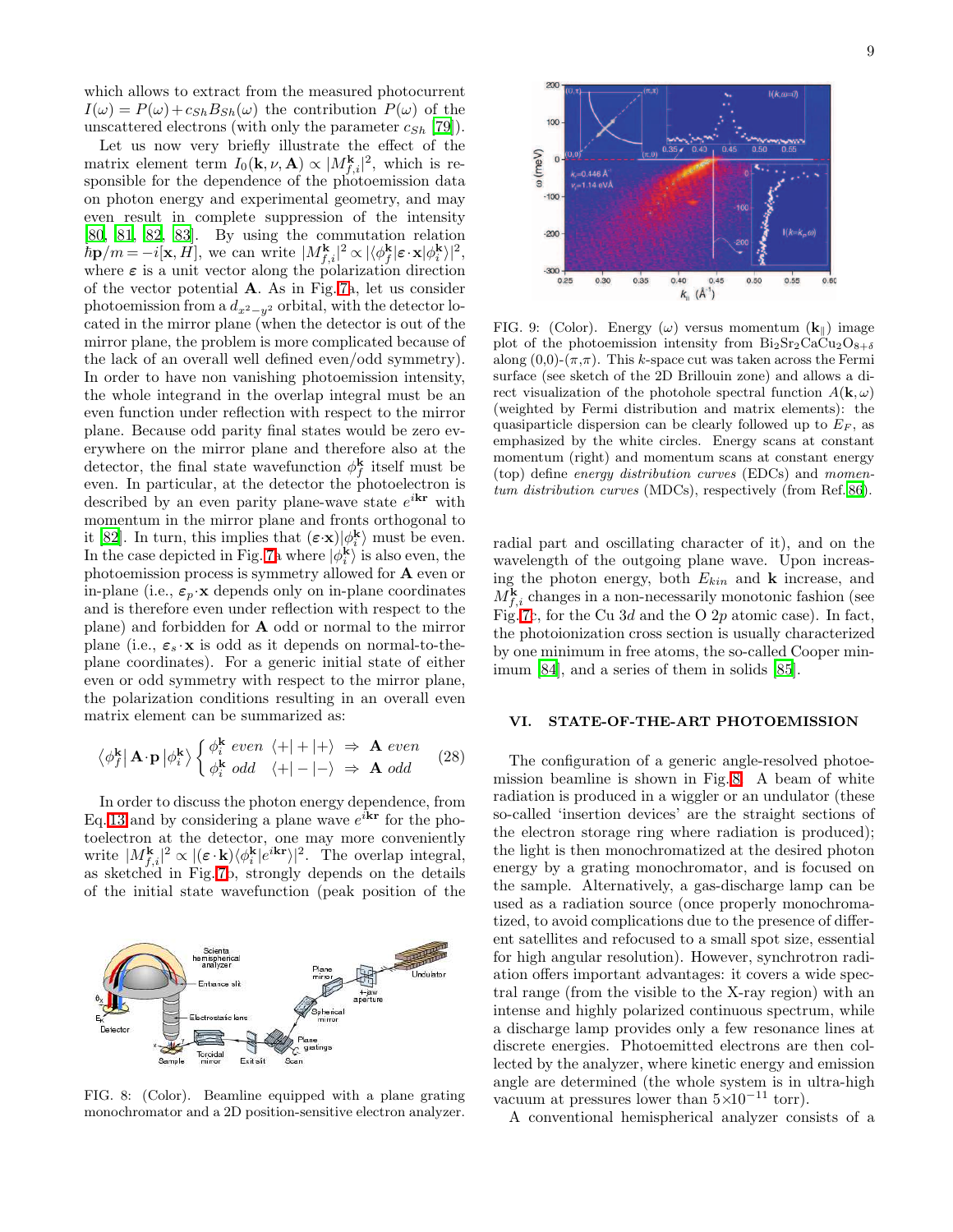

<span id="page-9-1"></span>FIG. 10: Kinetic energy dependence of the 'universal' mean free path for excited electrons in solids (from Ref. [87](#page-14-27)).

multi-element electrostatic input lens, a hemispherical deflector with entrance and exit slits, and an electron detector (i.e., a channeltron or a multi-channel detector). The heart of the analyzer is the deflector which consists of two concentric hemispheres (of radius  $R_1$ ) and  $R_2$ ). These are kept at a potential difference  $\Delta V$ , so that only those electrons reaching the entrance slit with kinetic energy within a narrow range centered at  $E_{pass} = e\Delta V/(R_1/R_2 - R_2/R_1)$  will pass through this hemispherical capacitor, thus reaching the exit slit and then the detector. This way it is possible to measure the kinetic energy of the photoelectrons with an energy resolution given by  $\Delta E_a = E_{pass}(w/R_0 + \alpha^2/4)$ , where  $R_0 = (R_1 + R_2)/2$ , w is the width of the entrance slit, and  $\alpha$  is the acceptance angle. The role of the electrostatic lens is that of decelerating and focusing the photoelectrons onto the entrance slit. By scanning the lens retarding potential one can effectively record the photoemission intensity versus the photoelectron kinetic energy. One of the innovative characteristics of the state-of-theart analyzer is the two-dimensional position-sensitive detector consisting of two micro-channel plates and a phosphor plate in series, followed by a CCD camera. In this case, no exit slit is required: the electrons, spread apart along the Y axis of the detector  $(Fig. 8)$  $(Fig. 8)$  as a function of their kinetic energy due to the travel through the hemispherical capacitor, are detected simultaneously [in other words, a range of electron energies is dispersed over one dimension of the detector and can be measured in parallel; scanning the lens voltage is in principle no longer necessary, at least for narrow energy windows (a few percent of  $E_{pass}$ ]. Furthermore, contrary to a conventional electron spectrometer in which the momentum information is averaged over all the photoelectrons within the acceptance angle (typically  $\pm 1^{\circ}$ ), state-of-the-art 2D position-sensitive electron analyzers can be operated in angle-resolved mode, which provides energy-momentum information not only at a single  $k$ -point but along an extended cut in k-space. In particular, the photoelectrons within an angular window of  $\sim 14°$  along the direction

defined by the analyzer entrance slit are focused on different  $X$  positions on the detector (Fig. [8\)](#page-8-1). It is thus possible to measure multiple energy distribution curves simultaneously for different photoelectron angles, obtaining a 2D snapshot of energy versus momentum (Fig. [9\)](#page-8-2).

State-of-the-art spectrometers typically allow for energy and angular resolutions of approximately a few meV and  $0.2^{\circ}$ , respectively. Taking as example the transition metal oxides and in particular the cuprate superconductors (for which  $2\pi/a \simeq 1.6$  Å<sup>-1</sup>), one can see from Eq. [7](#page-2-2) that 0.2◦ corresponds to ∼0.5% of the Brillouin zone size, for the 21.2 eV photons of the HeI $\alpha$  line typically used in ARPES systems equipped with a gas-discharge lamp. In the case of a beamline, to estimate the total energy resolution one has to take into account also  $\Delta E_m$  of the monochromator, which can be adjusted with entrance and exit slits (the ultimate resolution a monochromator can deliver is given by its resolving power  $R = E/\Delta E_m$ ; it can be as good as 1-2 meV for 20 eV photons but worsens upon increasing the photon energy). To maximize the signal intensity at the desired total  $\Delta E$ , monochromator and analyzer should be operated at comparable resolutions. As for the momentum resolution  $\Delta \mathbf{k}_{\parallel}$ , note that from Eq. [7](#page-2-2) and neglecting the contribution due to the finite energy resolution one can write:

$$
\Delta \mathbf{k}_{\parallel} \simeq \sqrt{2mE_{kin}/\hbar^2} \cdot \cos \vartheta \cdot \Delta \vartheta \tag{29}
$$

<span id="page-9-0"></span>where  $\Delta \vartheta$  is the finite acceptance angle of the electron analyzer. From Eq. [29](#page-9-0) it is clear that the momentum resolution is better at lower photon energy (i.e., lower  $E_{kin}$ ), and larger polar angles  $\vartheta$  (one can effectively improve the momentum resolution by extending the measurements to momenta outside the first Brillouin zone).

Because at lower photon energies it is possible to



<span id="page-9-2"></span>FIG. 11: High energy angle-integrated resonance photoemission data from Ce compounds at  $T = 20$  K (from Ref. [88](#page-14-28)).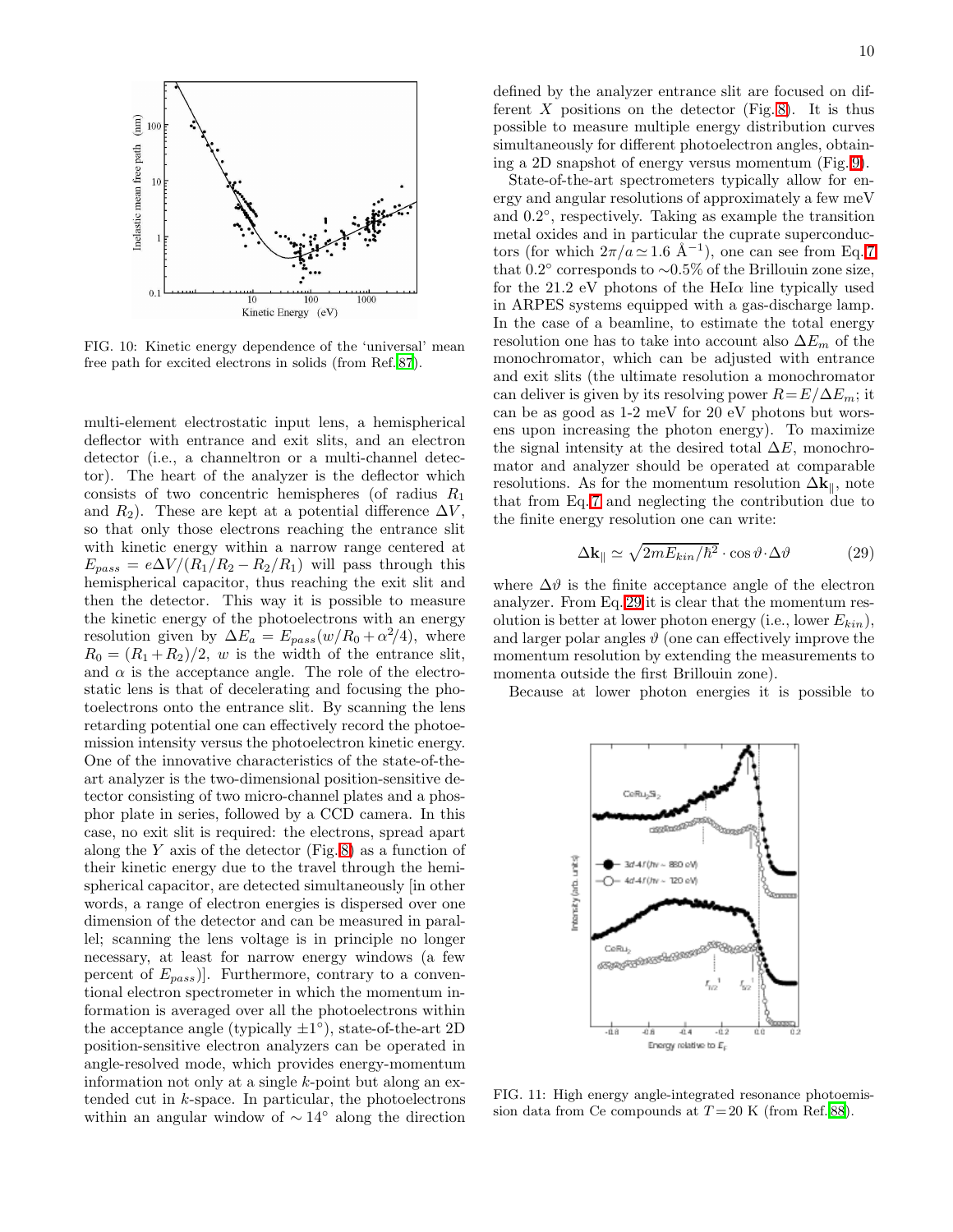

<span id="page-10-0"></span>FIG. 12: (Color). ARPES spectra and corresponding intensity plot from Sr2RuO<sup>4</sup> along (a) Γ-M, and (b) M-X. (c) Measured and (d) calculated [\[89](#page-14-29)] Fermi surface. All data were taken at 10 K on a  $Sr<sub>2</sub>RuO<sub>4</sub>$  single crystal cleaved at 180 K (from Ref. [90\)](#page-14-30).

achieve higher energy and momentum resolution, most of the ARPES experiments are performed in the ultraviolet (typically for  $h\nu < 100$  eV). An additional advantage is that at low photon energies one can disregard the photon momentum  $\mathbf{k}_{h\nu} = 2\pi/\lambda$  in Eq. [7,](#page-2-2) as for 100 eV photons the momentum is  $0.05 \text{ Å}^{-1}$  (only 3% of the Brillouin zone size, by taking again the cuprates as an example), and at 21.2 eV (HeI $\alpha$ ) it is only 0.008 Å<sup>-1</sup> (0.5% of the zone). If on the contrary the photon momentum is not negligible, the photoemission process does not involve vertical transitions and  $\kappa$  must be explicitly taken into account in Eq. [7.](#page-2-2) For example, for 1487 eV photons (the Al  $K_{\alpha}$  line commonly used in X-ray photoemission)  $\mathbf{k}_{h\nu} \approx 0.76 \,\mathrm{\AA}^{-1}$ , which corresponds to 50% of the zone size.

A major drawback of working at low photon energies is the extreme surface sensitivity. As shown in Fig. [10,](#page-9-1) the mean free path for unscattered photoelectrons is characterized by a minimum of approximately  $5 \text{ Å}$  at  $20\text{-}100 \text{ eV}$ kinetic energies [\[87\]](#page-14-27), which are typical values in ARPES experiments. This means that a considerable fraction of the total photoemission intensity will be representative of the topmost surface layer, especially on systems characterized by a large structural/electronic anisotropy. Therefore, ARPES experiments have to be performed on atomically clean and well-ordered systems, which implies that atomically fresh and flat surfaces have to be 'prepared' immediately prior to the experiment in ultrahigh vacuum conditions (typically at pressures lower than  $5\times10^{-11}$  torr). Even then, however, because of the lower atomic coordination at the surface, the coexistence of bulk and surface electronic states, and the possible occurrence of chemical and/or structural surface instabilities, photoemission data may not always be representative of the intrinsic bulk electronic structure. In order address with this issue, great care has to be taken also over the structural and chemical characterization of the sample surface, which can be done independently by low-energy electron diffraction (LEED) and core-level X-ray photoemission spectroscopy (XPS), respectively (either prior to or during the ARPES experiments). In this regard it has to be emphasized that, although the ultimate resolutions

are not as good as in the UV regime, the sensitivity to bulk over surface electronic states can be enhanced (see Fig. [10\)](#page-9-1) by performing the ARPES experiments in the soft X-ray regime (500-1500 eV). The significance of this approach is well exemplified by recent angle-integrated resonance photoemission experiments performed on Ce compounds [\[88\]](#page-14-28). These Kondo systems are characterized by a very different degree of hybridization between the  $4f$ electronic states and other valence bands: the hybridization is stronger the larger the Kondo temperature  $T_K$ . However, although  $CeRu<sub>2</sub>Si<sub>2</sub>$  and  $CeRu<sub>2</sub>$  are characterized by very different  $T_K$  (approximately 22 and 1000 K, respectively), earlier photoemission studies reported similar spectra for the Ce 4f electronic states. By performing angle-integrated high resolution photoemission experiments at the 3d-4f ( $h\nu \approx 880$  eV,  $\Delta E \approx 100$  meV) and 4d-4f ( $h\nu \approx 120$  eV,  $\Delta E \approx 50$  meV) resonances (see Fig. [11\)](#page-9-2), it was observed that, while the spectra for the two compounds are indeed qualitatively similar at 120 eV photon energy, they are remarkably different at 880 eV. As the photoelectron mean free path increases from approximately 5 to almost 20  $\AA$  upon increasing the photon energy from 120 to 880 eV (Fig. [10\)](#page-9-1), it was concluded that the 4d-4f spectra mainly reflect the surface 4f electronic states. These are different from those of the bulk and are not representative of the intrinsic electronic properties of the two compounds, which are more directly probed at 880 eV: the 3d-4f spectra show a prominent structure corresponding to the tail of a Kondo peak in  $CeRu<sub>2</sub>Si<sub>2</sub>$ , and a broader feature reflecting the more itinerant char-acter of the 4f electrons in CeRu<sub>2</sub> [\[88\]](#page-14-28).

In the following, we will move on to the review of recent ARPES results from several materials, such as  $Sr<sub>2</sub>RuO<sub>4</sub>$ ,  $2H\text{-NbSe}_2$ , Be(0001), and Mo(110). These examples will be used to illustrate the capability of this technique and some of the specific issues that one can investigate in detail by ARPES. In particular, these test cases will demonstrate that, by taking full advantage of the momentum and energy resolution as well as of the photon energy range nowadays available, state-of-the-art ARPES is a unique tool for momentum space microscopy.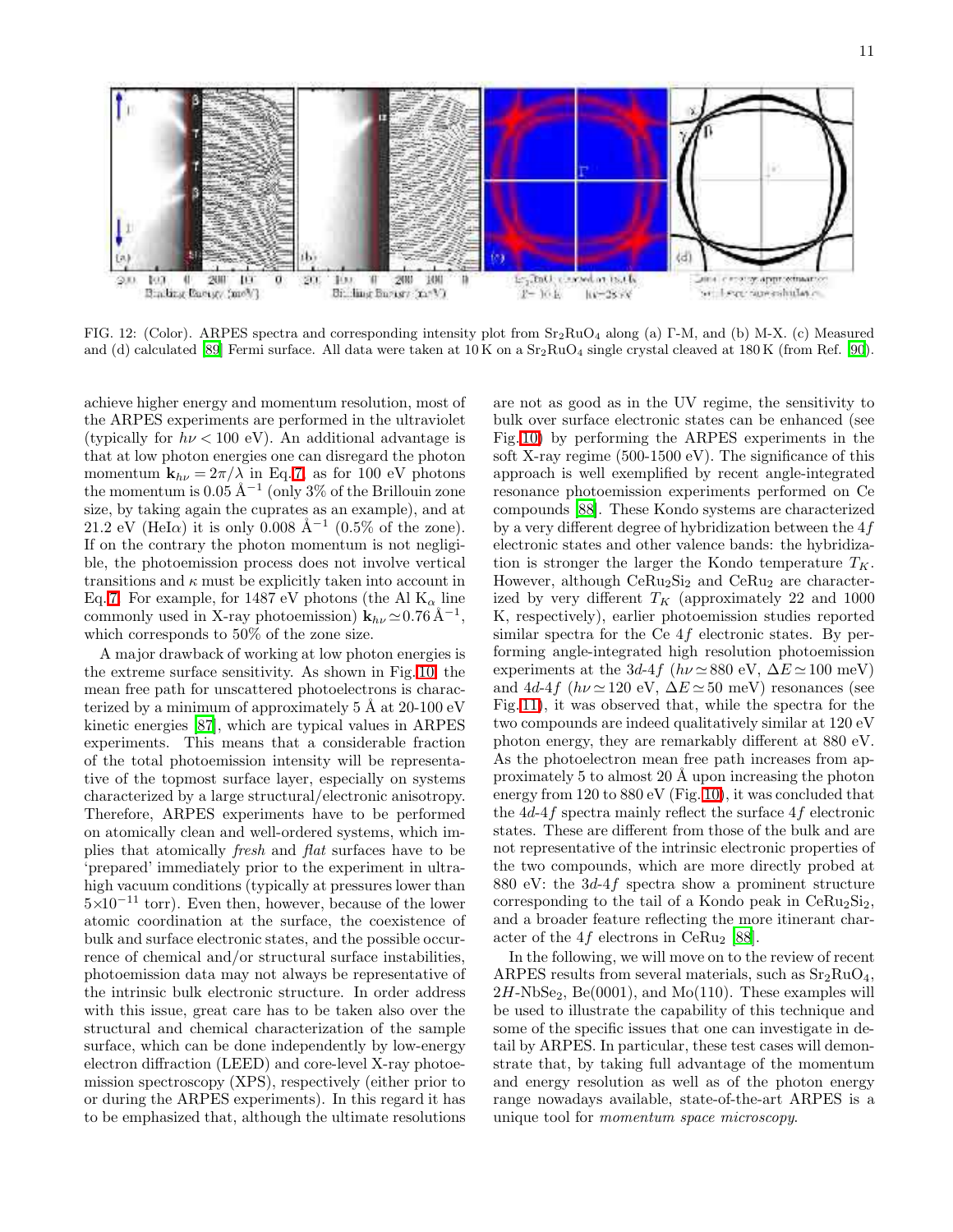#### A. Sr<sub>2</sub>RuO<sub>4</sub>: Bands and Fermi Surface

To illustrate how one can study electronic bands and Fermi surfaces by ARPES, and how critical the improvement in resolution has been in this regard, the novel superconductor  $Sr_2RuO_4$  is a particularly good example. Its low-energy electronic structure, as predicted by band-structure calculations is characterized by three bands crossing the chemical potential [\[91,](#page-14-31) [92\]](#page-14-32). These define a complex Fermi surface comprised of two electron pockets and one hole pocket (Fig. [12d](#page-10-0)), which have been clearly observed in de Haas-van Alphen experiments [\[93,](#page-14-33) [94\]](#page-14-34). On the other hand, early photoemission measurements suggested a different topology [\[95,](#page-14-35) [96](#page-14-36), [97\]](#page-14-37), which generated a certain degree of controversy in the field [\[98](#page-14-38)]. This issue was conclusively resolved only by taking advantage of the high energy and momentum resolution of the 'new generation' of ARPES data: it was then recognized that a surface reconstruction [\[99](#page-14-39)] and, in turn, the detection of several direct and folded surface bands were responsible for the conflicting interpretations [\[90,](#page-14-30) [100,](#page-14-40) [101](#page-14-41), [102](#page-14-42)]. Fig. [12a](#page-10-0),b show high resolution ARPES data ( $\Delta E = 14$  meV,  $\Delta k = 1.5\%$  of the zone edge) taken at 10 K with 28 eV photons on a  $Sr<sub>2</sub>RuO<sub>4</sub>$  single crystal cleaved at 180 K (for  $Sr<sub>2</sub>RuO<sub>4</sub>$ , as recently discovered, high-temperature cleaving suppresses the reconstructed-surface contributions to the photoemission signal and allows one to isolate the bulk electronic structure [\[90\]](#page-14-30)). Many well defined quasiparticle peaks disperse towards the Fermi energy and disappear upon crossing  $E_F$ . A Fermi energy intensity map (Fig. [12c](#page-10-0)) can then be obtained by integrating the spectra over a narrow energy window about  $E_F$  ( $\pm 10$  meV). As the spectral function (multiplied by the Fermi function) reaches its maximum at  $E_F$  when a band crosses the Fermi energy, the Fermi surface is identified by the local maxima of the intensity map. Following this method, the three sheets of Fermi surface are clearly resolved and are in excellent agreement with the theoretical calculations (Fig. [12d](#page-10-0)).

#### B.  $2H\text{-NbSe}_2$ : Superconducting Gap

 $2H\text{-NbSe}_2$  is an interesting quasi two-dimensional system exhibiting a charge-density wave phase transition at approximately 33 K, and a phonon-mediated superconducting phase transition at 7.2 K. As indicated by band structure calculations [\[103\]](#page-14-43), the valence-band electronic structure is characterized by a manifold of dispersive bands in a 6 eV range below the Fermi energy. At low energy, three dispersive bands are expected to cross the chemical potential and define three sheets of Fermi surface in the hexagonal Brillouin zone. Both the band manyfold and the Fermi surface topology have been studied in great detail by ARPES; exception made for a weak energy renormalization, the normal-state experimental data are in extremely good agreement with the results



<span id="page-11-0"></span>FIG. 13: (Color). (a)  $2H\text{-NbSe}_2$  ARPES spectra (measured at 20 K with 21.2 eV photons), (b) corresponding image plot, and (c) band structure calculations along  $\Gamma$ -K (from Ref. [105\)](#page-14-44).

of theoretical calculations (as shown in Fig. [13,](#page-11-0) where ARPES spectra and band structure calculations are compared for the  $\Gamma$ -K high symmetry direction). As for the low temperature charge-density wave phase, despite the intense effort no agrement has been reached yet on the driving force responsible for the transition [\[37](#page-13-38), [104](#page-14-45)].

Owing to the great improvement in energy and momentum resolution, it has now become possible to study by ARPES also the momentum and temperature dependence of the superconducting gap on low- $T_c$  materials (until recently, experiments of this kind could been performed only for the much larger d-wave gap of the high- $T_c$  superconductors [\[11\]](#page-13-10)). The data presented in Fig. [14,](#page-11-1) which are one of the most impressive examples of combined high energy and momentum resolution in ARPES experiments on solid samples (i.e.,  $\Delta E = 2.5 \,\text{meV}$  and  $\Delta k = 0.2^{\circ}$ , provide direct evidence for Fermi surface sheet-dependent superconductivity in  $2H\text{-}NbSe_2$  [\[106](#page-14-46)]. A superconducting gap of about 1 meV was successfully detected along two of the normal-state Fermi surface sheets, but not along the third one. In fact, the opening of the gap is directly evidenced in Fig. [14b](#page-11-1) and [14c](#page-11-1) by the shift



<span id="page-11-1"></span>FIG. 14: (Color). Normal (10 K, red) and superconducting state  $(5.3 \text{ K}, \text{blue})$  ARPES spectra from  $2H\text{-}NbSe_2$ , measured at k-points belonging to the three different sheets of Fermi surface (see insets). The value of the superconducting gap used to fit the data is indicated in each panel (from Ref. [106\)](#page-14-46).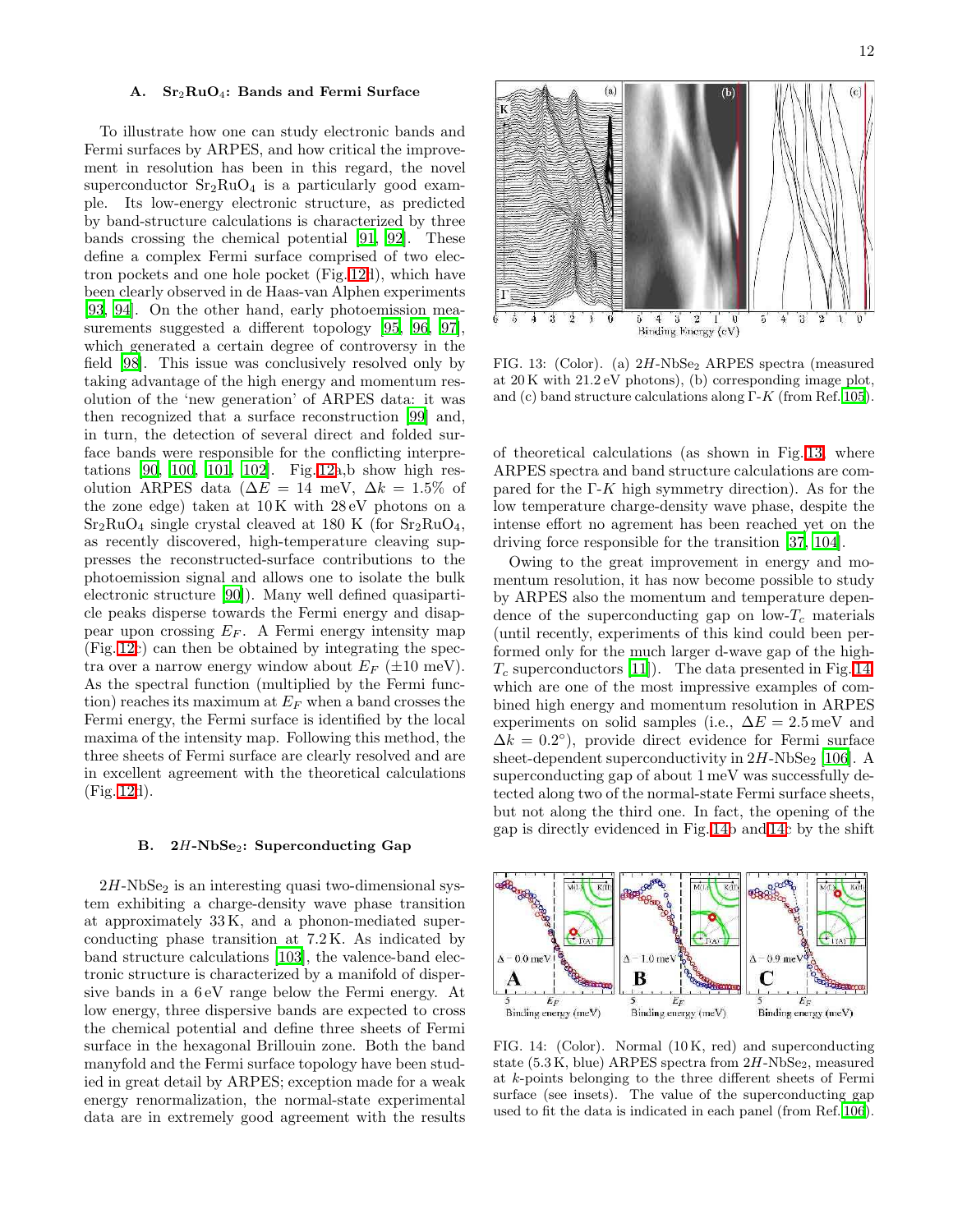to high binding energies of the 5.3 K spectra leading-edge midpoint (which is instead located at  $E_F$  at 10 K, as expected for a metal), and by the simultaneous appearance of a peak below  $E_F$  (which reflects the piling up of the density of states due to the gap opening). This behavior is absent for the inner Fermi surface pocket (Fig. [14a](#page-11-1)).

#### C. Self Energy and Collective Modes

As discussed in Sec. [IV,](#page-5-1) the introduction of the electron self energy  $\Sigma(\mathbf{k}, \omega) = \Sigma'(\mathbf{k}, \omega) + i \Sigma''(\mathbf{k}, \omega)$  is a powerful way to account for many-body correlations in solids. Its real and imaginary parts correspond, respectively, to the energy renormalization with respect to the bare band energy  $\epsilon_{\mathbf{k}}$  and to the finite lifetime of the quasiparticles in the interacting system. Owing to the energy and momentum resolution nowadays achievable, both components of the self energy can be in principle estimated very accurately from the analysis of the ARPES intensity in terms of energy distribution curves (EDCs) and/or momentum distribution curves (MDCs), which is one of the aspects that make ARPES such a powerful tool for the investigation of complex materials. In some cases the MDC analysis may be more effective than the analysis of the EDCs in extracting information on the self energy. In fact, EDCs are typically characterized by a complex lineshape (Fig. [9\)](#page-8-2) because of the nontrivial  $\omega$  dependence of the self energy, the presence of additional background, and the low-energy cutoff due to the Fermi function. Furthermore, as evidenced by the generic expression for the spectral function  $A(\mathbf{k}, \omega)$  in Eq. [22,](#page-6-2) the EDC peak position is determined by  $\Sigma'(\mathbf{k}, \omega)$  as well as  $\Sigma''(\mathbf{k}, \omega)$ , because both terms are strongly energy dependent. On the other hand, if the self energy is independent of  $k$  normal to the Fermi surface (and the matrix elements are a slowlyvarying function of  $k$ ), then the corresponding MDCs are Lorentzians centered at  $k = k_F + [\omega - \Sigma'(\omega)]/v_F^0$  with FWHM given by  $2\Sigma''(\omega)/v_F^0$ , where  $v_F^0$  is the bare Fermi velocity normal to the Fermi surface [this is obtained by approximating  $\epsilon_{\mathbf{k}} \simeq v_F^0(k - k_F)$  in Eq. [22\]](#page-6-2). Lorentzian lineshapes were indeed observed for the MDCs (Fig. [9\)](#page-8-2).

As an example of this kind of analysis we will briefly discuss the case of electron-phonon coupling on metallic surfaces, for which the established theoretical formalism can be applied very effectively [\[86](#page-14-24), [107,](#page-14-47) [108,](#page-14-48) [109,](#page-14-49) [110,](#page-14-50) [111,](#page-14-51) [112\]](#page-14-52). The electron-phonon interaction involving surface phonons and the  $\overline{\Gamma}$ -surface state on the Be(0001) surface was investigated by two groups, and qualitatively similar conclusion were drawn [\[107](#page-14-47), [109](#page-14-49), [110,](#page-14-50) [111\]](#page-14-51). Fig. [15a](#page-12-0) shows results for the Be(0001) surface state along the  $\overline{\Gamma}M$  direction of the surface Brillouin zone; a feature is seen dispersing towards the Fermi level [\[109](#page-14-49)] . Close to  $E_F$  the spectral function exhibits a complex structure characterized by a broad hump and a sharp peak, with the latter being confined to within an energy range given by the typical bandwidth  $\omega_{ph}$  of the surface phonons. This behavior corresponds to a 'two-branch' splitting of

the near- $E_F$  dispersion, with a transfer of spectral weight between the two branches as a function of binding energy. While the high-energy dispersion is representative of the bare quasiparticles, at low energy the dispersion is renormalized by the electron-phonon interaction (this behavior is shown, for a similar electron-phonon coupled system, in the inset of Fig. [15b](#page-12-0)). In other words, the weaker dispersion observed at energies smaller than  $\omega_{ph}$ describes dressed quasiparticles with an effective mass enhanced by a factor of  $(1+\lambda)$ , where  $\lambda$  is the electronphonon coupling parameter [\[114\]](#page-14-53). The latter can also be estimated from the ratio of renormalized  $(\mathbf{v}_{\mathbf{k}})$  and bare  $(v_k^0)$  quasiparticle velocities, according to the relation  $\mathbf{v}_{\mathbf{k}} = \hbar^{-1}\partial \varepsilon_{\mathbf{k}}/\partial \mathbf{k} = (1+\lambda)^{-1}\mathbf{v}_{\mathbf{k}}^0$ . This way, for the data presented in Fig. [15a](#page-12-0) the value  $\lambda = 1.18$  was obtained (alternatively  $\lambda$  can also be estimated from the temperature dependence of the linewidth near  $E_F$  [\[107\]](#page-14-47)).

A similar example of electron-phonon coupled system is the surface of  $Mo(110)$  [\[113\]](#page-14-54). In this case, the real and imaginary part of the self energy shown in Fig. [15b](#page-12-0) were obtained directly from the EDC analysis:  $\Sigma''$  corresponds to the EDC width and  $\Sigma'$  to the difference between the observed quasiparticle dispersion and a straight line approximating the dispersion of the non-interacting system (Fig. [15b](#page-12-0), inset). The step-like change at 30 meV in  $\Sigma''$ is interpreted as the phonon contribution (dashed line) and the parabolic part at higher energies is attributed to electron-electron interactions. The phonon contribution to the real part of the self energy is calculated from the Kramers-Kronig relations (see Sec. [IV\)](#page-5-1) and agrees well with the data (dotted line). As an additional confirmation of the electron-phonon description, it was noted that the temperature dependence of the scattering rate is well reproduced by the calculations [\[113\]](#page-14-54).



<span id="page-12-0"></span>FIG. 15: (a) ARPES spectra for the Be(0001) surface state (from Ref. [109](#page-14-49)). (b) Self energy estimated from the Mo(110) surface state ARPES spectra, and corresponding quasiparticle dispersion (inset). Calculated electron-phonon contributions to the real and imaginary part of  $\Sigma(\mathbf{k}, \omega)$  are indicated by dotted and dashed lines, respectively (the latter was offset by 26 meV to account for impurity scattering). From Ref. [113.](#page-14-54)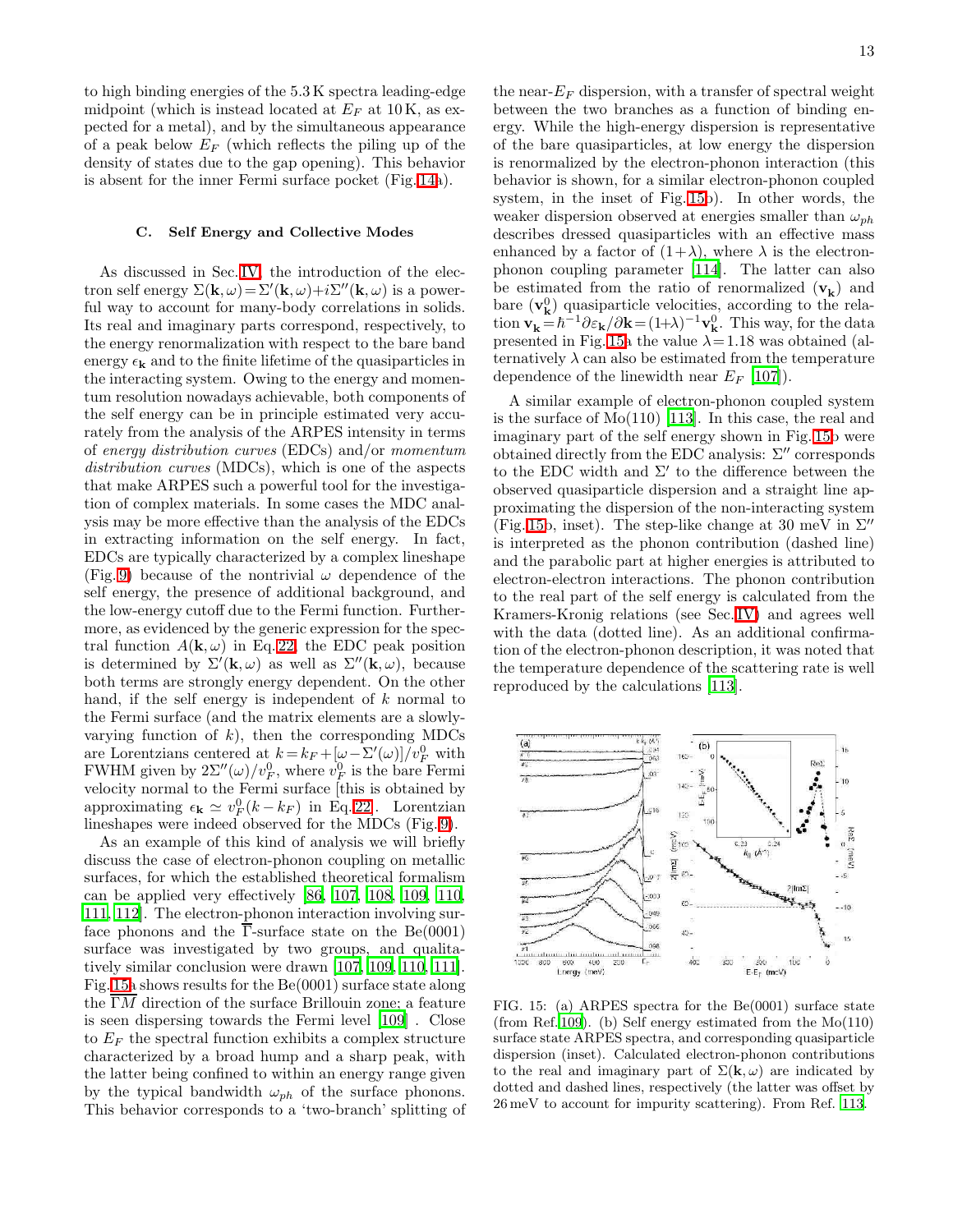- <span id="page-13-0"></span>[1] H. Hertz, Ann. Phys. 17, 983 (1887).
- <span id="page-13-1"></span>[2] A. Einstein, Ann. Physik 31, 132 (1905).
- <span id="page-13-2"></span>[3] R. Z. Bachrach, Synchrotron Radiation Research, Advances in Surface and Interface Science, vol. 1 (Plenum Press, New York, 1992).
- <span id="page-13-3"></span>[4] J. Braun, Rep. Prog. Phys. **59**, 1267 (1996).
- <span id="page-13-4"></span>[5] C. R. Brundle and A. D. Baker, *Electron Spectroscopy:* Theory, Techniques, and Applications, vol. 1 (Academic Press, New York, 1977).
- <span id="page-13-5"></span>[6] C. R. Brundle and A. D. Baker, *Electron Spectroscopy:* Theory, Techniques, and Applications, vol. 2 (Academic Press, New York, 1978).
- <span id="page-13-6"></span>[7] M. Cardona and L. Ley, *Photoemission in Solids*, vol. 1 (Springer-Verlag, Berlin, 1978).
- <span id="page-13-7"></span>[8] T. A. Carlson, *Photoelectron and Auger Spectroscopy* (Plenum Press, New York, 1975).
- [9] R. Courths and S. Hüfner, Phys. Rep. 112, 53 (1984).
- <span id="page-13-9"></span><span id="page-13-8"></span>[10] A. Damascelli, D. H. Lu, and Z.-X. Shen, J. Electron Spectr. Relat. Phenom. **117-118**, 165 (2001).
- <span id="page-13-10"></span>[11] A. Damascelli, Z. Hussain, and Z.-X. Shen, Rev. Mod. Phys. 75, 473 (2003).
- <span id="page-13-11"></span>[12] D. E. Eastman, in Techniques of Metal Research, edited by E. Passaglia (Interscience Publisher, New York, 1972), vol. VI, part I.
- <span id="page-13-12"></span>[13] B. Feuerbacher and R. F. Willis, J. Phys. Solid State Phys. 9, 169 (1976).
- <span id="page-13-13"></span>[14] B. Feuerbacher, B. Fitton, and R. F. Willis, Photoemission on the Electronic Properties of Surfaces (John Wiley & Sons, New York, 1978).
- <span id="page-13-14"></span>[15] M. Grioni, J. Electron Spectr. Relat. Phenom. 117-118 (2001), special issue on Strongly Correlated Systems.
- <span id="page-13-15"></span>[16] F. J. Himpsel, Adv. Phys. 32, 1 (1983).
- <span id="page-13-16"></span>[17] S. Hüfner, *Photoelectron Spectroscopy* (Springer-Verlag, Berlin, 1995).
- <span id="page-13-17"></span>[18] J. E. Inglesfield and B. W. Holland, in The Chemical Physics of Solid Surfaces and Heterogeneous Catalysis, edited by D. A. King and D. P. Woodruff (Elsevier Scientific Publishing Co., Amsterdam, 1981), vol. 1.
- <span id="page-13-18"></span>[19] S. D. Kevan, Angle Resolved Photoemission-Theory and Current Applications (Elsevier Science, Amsterdam, 1992).
- <span id="page-13-19"></span>[20] R. C. G. Leckey, Appl. Surf. Sci. 13, 125 (1982).
- <span id="page-13-20"></span>[21] L. Ley and M. Cardona, *Photoemission in Solids*, vol. II (Springer-Verlag, Berlin, 1979).
- <span id="page-13-21"></span>[22] I. Lindau and W. E. Spicer, in Synchrotron Radiation Research, edited by H. Winick and S. Doniach (Plenum Press, New York, 1980).
- <span id="page-13-22"></span>[23] D. W. Lynch and C. G. Olson, *Photoemission Studies* of High-Temperature Superconductors (Cambridge University Press, Cambridge, 1999).
- <span id="page-13-23"></span>[24] G. D. Mahan, in Electron and Ion Spectroscopy of Solids, edited by L. Fiermans, J. Vennik, and W. Dekeyser (Plenum Press, New York, 1978).
- <span id="page-13-24"></span>[25] G. Margaritondo and J. H. Weaver, in Methods of Experimental Physics: Surfaces, edited by M. G. Legally and R. L. Park (Academic Press, New York, 1983).
- <span id="page-13-25"></span>[26] V. V. Nemoshkalenko and V. G. Aleshin, *Electron Spec*troscopy of Crystals (Plenum Press, New York, 1979).
- <span id="page-13-26"></span>[27] E. W. Plummer and W. Eberhardt, in Advances in Chemical Physics, edited by I. Prigogine and S. A. Rice (John Wiley & Sons, New York, 1982), vol. XLIV.
- <span id="page-13-28"></span><span id="page-13-27"></span>[28] Z.-X. Shen and D. S. Dessau, Phys. Rep. 253, 1 (1995).
- [29] N. V. Smith, Crit. Rev. Solid State Sci. 2, 45 (1971).
- <span id="page-13-29"></span>[30] N. V. Smith and F. J. Himpsel, in Handbook on Synchrotron Radiation, edited by E.-E. Koch (North-Holland, Amsterdam, 1983), vol. Ib.
- <span id="page-13-30"></span>[31] K. E. Smith and S. D. Kevan, Prog. Solid State Chem. 21, 49 (1991).
- <span id="page-13-31"></span>[32] G. Wendin, Breakdown of the One-Electron Pictures in Photoelectron Spectroscopy (Springer-Verlag, Berlin, 1981).
- <span id="page-13-32"></span>[33] G. Wertheim, in Electron and Ion Spectroscopy of Solids, edited by L. Fiermans, J. Vennik, and W. Dekeyser (Plenum Press, New York, 1978).
- <span id="page-13-33"></span>[34] R. H. Williams, G. P. Srivastava, and I. T. McGovern, Rep. Prog. Phys. 43, 1357 (1980).
- <span id="page-13-34"></span>[35] M. B. J. Meinders, Ph.D. Thesis (1994), University of Groningen, The Netherlands.
- [36] G. D. Mahan, Phys. Rev. B 2, 4334 (1970).
- <span id="page-13-38"></span><span id="page-13-35"></span>[37] T. Pillo, Ph.D. Thesis (1999), University of Freiburg, Switzerland.
- <span id="page-13-36"></span>[38] V. N. Strocov, H. I. Starnberg, P. O. Nilsson, H. E. Brauer, and L. J. Holleboom, Phys. Rev. Lett. 79, 467 (1997).
- <span id="page-13-37"></span>[39] V. N. Strocov, R. Claessen, G. Nicolay, S. Hüfner, A. Kimura, A. Harasawa, S. Shin, A. Kakizaki, P. O. Nilsson, H. I. Starnberg, et al., Phys. Rev. Lett. 81, 4943 (1998).
- <span id="page-13-39"></span>[40] E. D. Hansen, T. Miller, and T.-C. Chiang, Phys. Rev. Lett. 80, 1766 (1998).
- <span id="page-13-40"></span>[41] N. V. Smith, P. Thiry, and Y. Petroff, Phys. Rev. B 47, 15476 (1993).
- <span id="page-13-41"></span>[42] T. Miller, W. E. McMahon, and T.-C. Chiang, Phys. Rev. Lett. 77, 1167 (1996).
- <span id="page-13-42"></span>[43] E. D. Hansen, T. Miller, and T.-C. Chiang, Phys. Rev. B 55, 1871 (1997).
- <span id="page-13-43"></span>[44] E. D. Hansen, T. Miller, and T.-C. Chiang, Phys. Rev. Lett. 78, 2807 (1997).
- [45] K. Mitchell, Proc. Roy. Soc. London A **146**, 442 (1934).
- <span id="page-13-46"></span><span id="page-13-45"></span><span id="page-13-44"></span>[46] R. E. B. Makinson, Phys. Rev. 75, 1908 (1949).
- [47] M. J. Buckingham, Phys. Rev. 80, 704 (1950).
- <span id="page-13-47"></span>[48] W. L. Schaich and N. W. Ashcroft, Phys. Rev. B 3, 2452 (1971).
- <span id="page-13-48"></span>[49] P. J. Feibelman and D. E. Eastman, Phys. Rev. B 10, 4932 (1974).
- <span id="page-13-49"></span>[50] J. B. Pendry, Surf. Sci. 57, 679 (1976).
- [51] J. B. Pendry, J. Phys. Solid State Phys. 8, 2413 (1975).
- <span id="page-13-52"></span><span id="page-13-51"></span><span id="page-13-50"></span>[52] A. Liebsch, Phys. Rev. B 13, 544 (1976).
- [53] A. Liebsch, in *Electron and Ion Spectroscopy of Solids*, edited by L. Fiermans, J. Vennik, and W. Dekeyser (Plenum Press, New York, 1978).
- <span id="page-13-53"></span>[54] M. Lindroos and A. Bansil, Phys. Rev. Lett. 75, 1182 (1995).
- <span id="page-13-54"></span>[55] M. Lindroos and A. Bansil, Phys. Rev. Lett. 77, 2985 (1996).
- <span id="page-13-55"></span>[56] A. Bansil and M. Lindroos, J. Phys. Chem. Solids 56, 1855 (1995).
- <span id="page-13-56"></span>[57] A. Bansil and M. Lindroos, J. Phys. Chem. Solids 59, 1879 (1998).
- <span id="page-13-57"></span>[58] A. Bansil and M. Lindroos, Phys. Rev. Lett. 83, 5154 (1999).
- <span id="page-13-58"></span>[59] H. Y. Fan, Phys. Rev. **68**, 43 (1945).